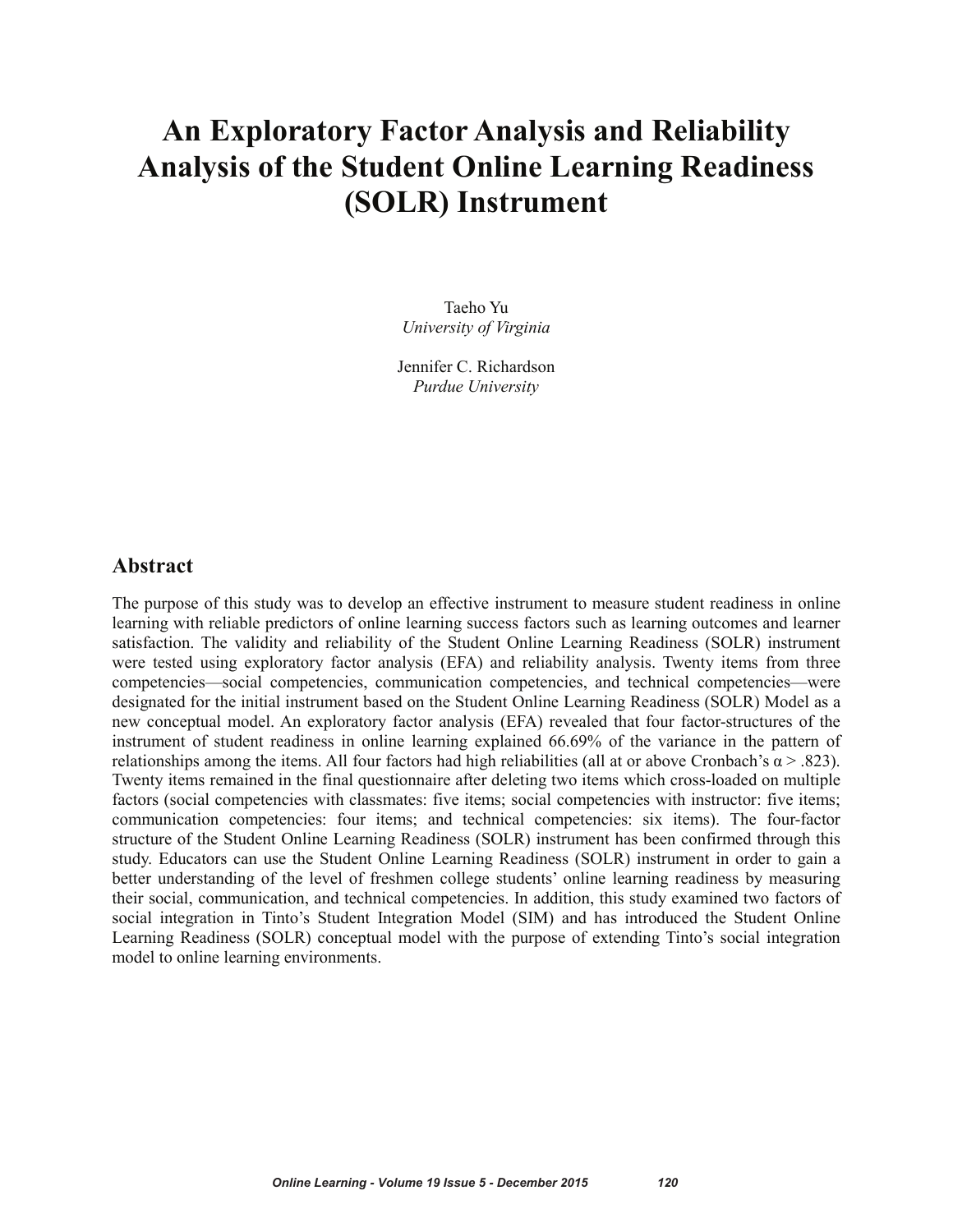## **Introduction**

Online learning has become a large part of higher education (Anderson, 2014; Duck & Parente, 2014; Kim, 2011). As of fall 2012, over 7.1 million U.S. college and university students had taken at least one online course (Allen & Seaman, 2014); more than 71% of US colleges and universities offered online courses (Allen & Seaman, 2013); and one-third of higher education students were enrolled in at least one online course during the calendar year (Allen & Seaman, 2014). According to the U.S. Department of Education's Distance Learning Report (Bakia, Shear, Toyama, & Lasserter, 2012), the benefits of online learning are: a) to broaden access to educational resources, b) to personalize learning, c) to provide flexibility in time and location for students, and d) to reduce school-based facilities' costs. However, the benefits of online learning also bring some challenges into the field of education.

First, retention rates in online learning courses are 10% to 25% less than those in traditional face-to-face formats in higher education (Ali & Leeds, 2009; Angelina, Williams, & Natvig, 2007; Holder, 2007; Lee & Choi, 2011; Poelhuber, Chomienne, & Karsenti, 2008). Second, students who take online courses for the first time tend to feel lonely and socially isolated not only because they are new to the online learning environment but also because they are not familiar with online learning communities (Cho, Shen, & Laffey, 2010; McInnerney & Roberts, 2004). This feeling of social isolation has a significant relationship with distance student attrition (Ali & Leeds, 2009; Link & Scholtz, 2000; Reio & Crim, 2006). Third, online learning requires learners to assume a greater responsibility for their studies and requires additional skills or competencies (Zawacki-Richter, 2004). For these reasons, it is important to offer distance learners additional forms of support in order to ensure successful online learning experiences (Watulak, 2012; Zawacki-Richter, 2004). In this manner, it becomes possible to improve student retention rates in online learning in higher education (Ali & Leeds, 2009; Atchley, Wingenbach, & Akers, 2012; Ludwig-Hardman & Dunlap, 2003; Moore & Kearsley, 2005).

Moreover, distance learners are more likely to have a lower sense of belonging than students in face-to-face formats (Ma & Yuen, 2010). According to Goodenow (1993), the concept of a "sense of belonging" at school refers to "the extent to which students feel personally accepted, respected, included, and supported by others in the school social environment" (p. 80), and the positive relationships including a sense of belonging, student motivation, and academic achievement were verified by a series of previous research (Battistich, Solomon, Watson, & Schaps, 1997; Flook, Repetti, & Ullman, 2005; Furrer & Skinner, 2003; Osterman, 2000; Tinto, 1975; Tinto, 1988; Tinto, 1993; Tinto, 1998). In line with the significance of a sense of belonging in an academic field, Tinto (1998) emphasized the positive effect of student-faculty interactions and student-student interactions on students' senses of belonging. In addition, technological elements, such as computer skills or Internet connections, are important success factors for online learning, including learning outcomes and learner satisfaction (Ben-Jacob, 2011; Herrera  $\&$ Mendoza, 2011; Watulak, 2012). For this reason, it is necessary to provide support for distance learners in order to enhance their social competencies with instructors and classmates as well as their communication competencies and technical competencies so that they can have a better learning experience.

One preemptive way to accomplish this is by assisting students to more accurately gauge their readiness for online learning before they start a program. Distance learners should be provided with an opportunity to develop their competencies or readiness skills to better avoid a problematic situation involving non-content related learning challenges that could prevent success in online learning. For this reason, it is essential to both measure and enhance the learner's readiness for online learning before they take an online course. However, many educators in higher education do not know how to measure their learners' social, communication, and technical competencies which are required to succeed in such environments (Yu, 2014). Moreover, although a number of universities develop and implement their own online learning readiness surveys, these surveys—as discussed previously—tend to focus more on computer or Internet skills, technology accessibility, and general learner characteristics such as attitudes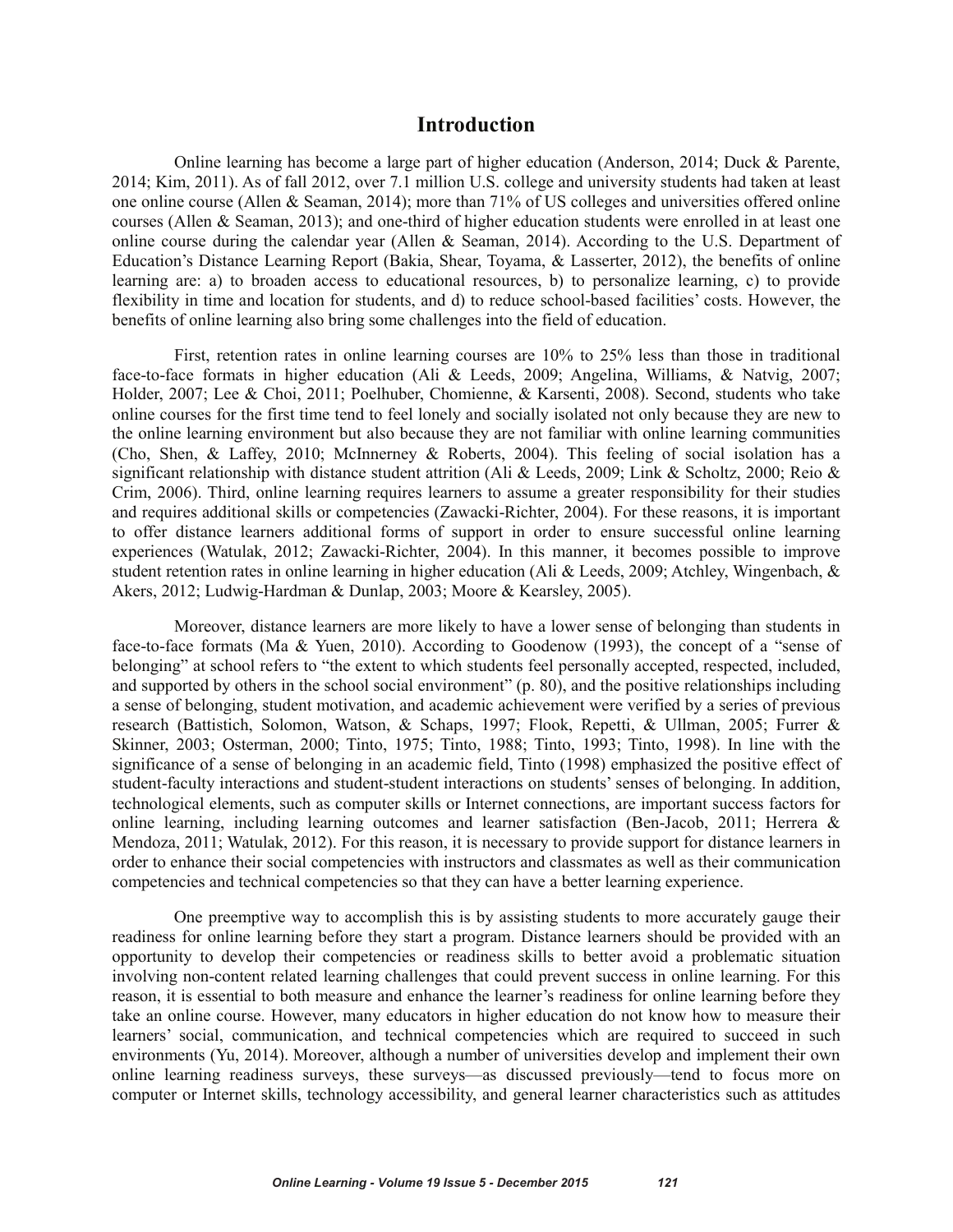toward online education or personal learning preferences (Bernard, Brauer, Abrami, & Surkes, 2004; Kerr, Rynearson, & Kerr, 2006; Watkins, Leigh, & Triner, 2004).

For these reasons, the purpose of this study is to develop a more specified instrument designed to measure student readiness in online learning through a focus on social, communication, and technical competencies. The development of a new instrument to measure distance learners' online learning readiness is significant for the future of the field of online learning and will provide useful and practical suggestions for administrators and educators in higher education as well as for the distance learners themselves. First, by using the existing literature related to a student's online learning readiness as a guide, a new instrument will be developed to measure the social, communication, and technical competencies of the varied learners within online learning environments. Second, the reliability and validity evidence of the developed instrument employed to measure social, communication, and technical competencies will be evaluated. The specific research questions addressed in this study are:

- 1. Which set of items should appropriately be included in the final instruments based on analyses of psychometric properties of the developed instrument that measures social competencies, communication competencies, and technical competencies?
- 2. What is the reliability and validity evidence of the developed instrument to measure social competencies, communication competencies, and technical competencies?

# **Literature Review**

Previous research has supported the importance of measuring student readiness in online learning prior to students taking an online course (McVay, 2000, 2001; Parnell & Carraher, 2002; Smith, 2005; Watkins, Leigh, & Triner, 2004), as well as the significant impact of student readiness on student academic achievement within online learning environments (Bernard et al., 2004; Kerr et al., 2006). In addition, it is necessary to provide adequate social and academic support services in order to enhance students' senses of belonging in online learning both for increased meaningful learning experiences and higher retention rates (Ali & Leeds, 2009; Atchley, Wingenbach, & Akers, 2012; Ludwig-Hardman & Dunlap, 2003).

With respect to learner competencies, the terms "competency" and "competence" have been used as substitutes for one another in many studies. However, these two terms are slightly different from each other. The International Board of Standards for Training, Performance and Instruction (IBSTPI) defined competency as "a knowledge, skill, or attitude that enables one to effectively perform the activities of a given occupation or function the standards expected in employment" (Spector, 2001, p. 180). On the other hand, according to Kerka (1998), "competence is individualized, emphasizes outcomes (what individuals know and can do), and allows flexible pathways for achieving the outcomes—making as clear as possible what is to be achieved and the standards for measuring achievement" (p. 2). With the understanding of these terms, as so defined, the word "competency" will be used for the purpose of this study.

Competencies are an individual's perception of his or her ability or capability. For this study social competencies are defined as skills, competencies, and the feeling of control essential for managing social situations and building and maintaining relationships (Myllylä & Torp, 2010). Communication competencies are defined as "the ability to demonstrate knowledge of the socially appropriate communicative behavior in a given situation" (p. 24). Technical competencies are defined as "selfefficacy in technology" (Heo, 2011, p. 61).

The effect of learners' competencies on their academic achievement has been studied in the field of online education. First, the importance of social competencies for distance learners' academic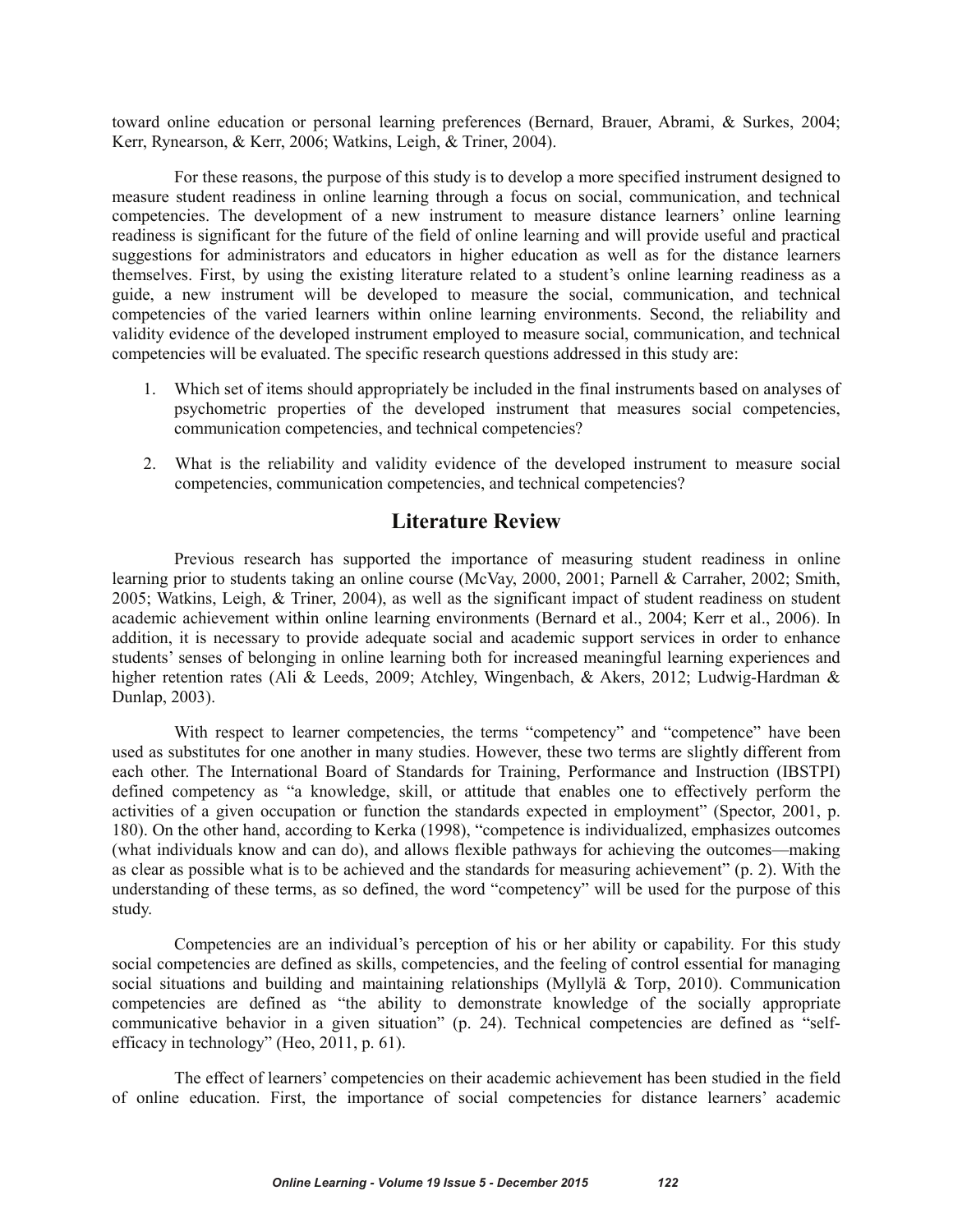achievement has been supported (Chen et al., 2010; Parker et al., 2006; Williams, 2003). Cho and Jonassen (2009) found that there is a significant correlation between success in online learning environments and the student's social competencies in interacting with his or her instructor and peers in online courses. Second, a sizeable number of studies have proposed that interpersonal and communication competencies are the most influential predictors of academic achievement (Betermieux & Heuel, 2009; Dabbagh, 2007; Dabbagh & Bannan-Ritland, 2005; Volery & Lord, 2000; Williams, 2003). Third, technical competencies are considered to be a necessary component for successful learning experiences in online education (Osika & Sharp, 2002; Selim, 2007; Watulak, 2012; Whale, 2006). Moreover, in terms of the influence of technical competencies on online education, Herrera and Mendoza (2011) proposed that technical competencies are a significant predictor for learning outcomes in online learning, which has been confirmed by Cho (2012), Ben-Jacob (2011), and Selim (2007).

However, although several studies have introduced various measures for technical competencies (Osika & Sharp, 2002; Saud et al., 2010; Selim, 2007; Soong et al., 2001; Wozney, Venkatesh, & Abrami, 2006), it is necessary to update these measurements to more adequately and appropriately qualify and quantify the current online learning environment. Most existing student readiness instruments have included basic computer skill questions (Bernard, Brauer, Abrami, & Surkes, 2004; Dray & Miszkiewicz, 2007; Mattice & Dixon, 1999; McVay, 2001; Parnell & Carraher, 2003; Watkins et al., 2004), learner characteristics (Bernard, Brauer, Abrami, & Surkes, 2004; Dray & Miszkiewicz, 2007; Kerr, Rynearson, & Kerr, 2006; Mattice & Dixon, 1999; McVay, 2001; Parnell & Carraher, 2003; Watkins et al., 2004), and demographic questions (Dray & Miszkiewicz, 2007; Mattice & Dixon, 1999). For instance, Bernard and his colleagues developed an online survey with 38 items to measure four categories of learner readiness in online education: a) readiness of online skills; b) readiness of self-management of learning and learning initiative; c) readiness of beliefs about DE/online learning; and d) desire for interaction with an instructor and/or other students (Bernard et al., 2004, p. 33). Osika and Sharp (2002) and Saud et al. (2010) proposed measuring technical competencies that would be considered outdated at this time, such as formatting a disk, copying a file from one disk drive to another, sending and receiving e-mail, and properly starting and shutting down a personal computer.

In summary, it has been revealed that the prevailing student readiness instruments employed in today's online learning are focused on asking computer or Internet related questions in order to measure students' technological abilities to access online courses via computers and/or Learning Management Systems (LMS). However, each student's access to an online course does not always guarantee that student's success. In addition, most existing readiness instruments do not include social readiness although it is a significant factor in online learning. Therefore, other aspects—such as social, communication, and technical competencies—must also be considered as essential components of the student readiness instruments in online learning.

# **Theoretical Framework**

The theoretical framework for this study stems from the work of Tinto (1975) and his Student Integration Model (SIM), which determines factors that can increase student retention. Although Tinto's work was based on traditional face-to-face formats, the principles remain the same for learners in distance classes. He asserted that those students who are not sufficiently integrated into the social and academic aspects of a college or university tend to "dropout" or remove themselves from their purported plans of study. In other words, he stressed the importance of students' social and academic integration into university life as an element necessary to decrease dropout rates (Tinto, 1975; Tinto, 1998; Tinto, 2000; Tinto, 2005; Tinto, 2006; Tinto, 2008). In the SIM, which is the most influential model of student retention in higher education (McCubbin, 2003), Tinto (1975) elucidated which aspects and processes were related to the individual student's decision to leave the college or university and proposed five internal factors as significant predictors of student retention: a) academic integration; b) social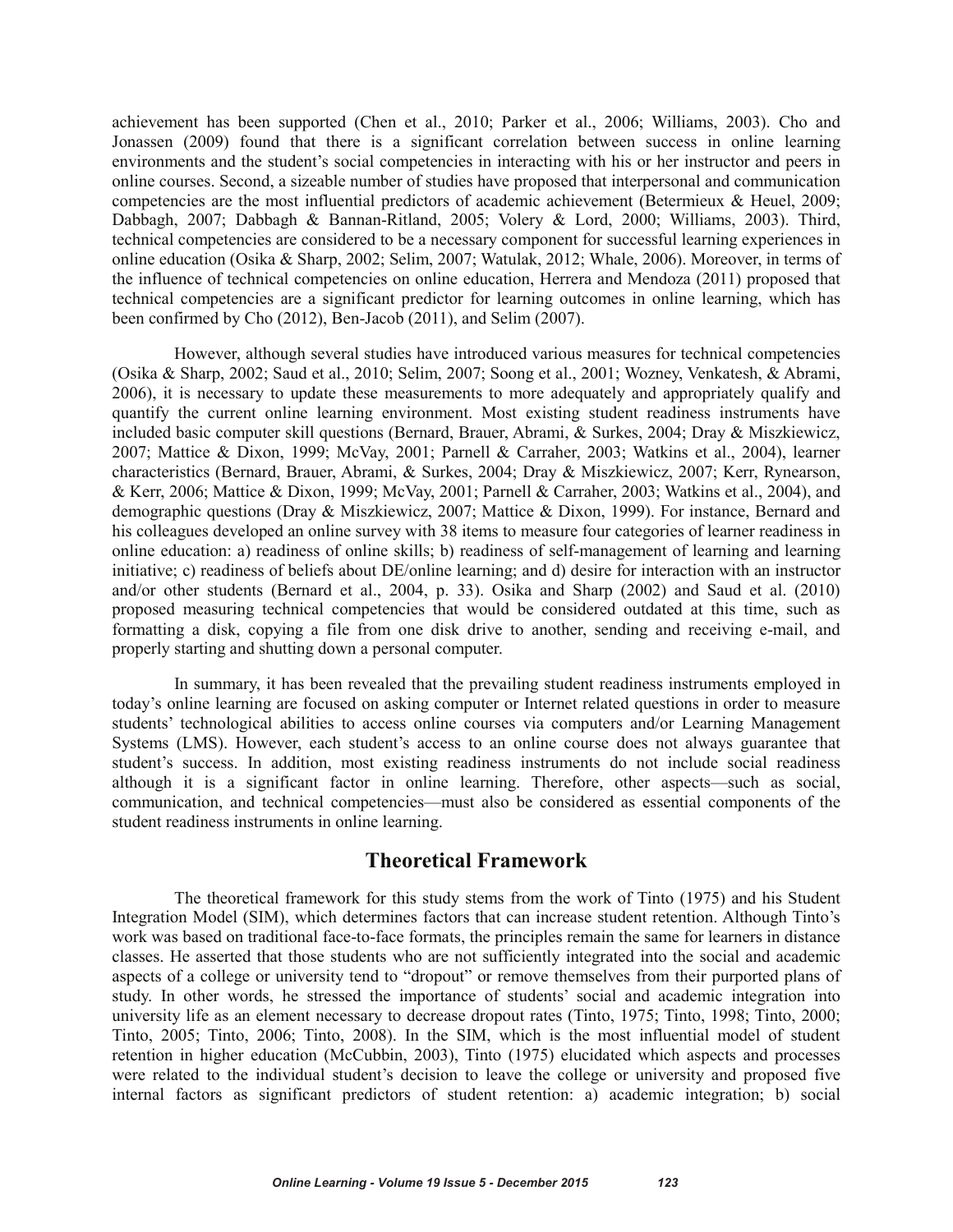integration; c) goal commitment; d) institutional commitment; and e) the learning community as shown in Figure 1 (p. 95).



Social System

*Figure 1***.** Tinto's Student Integration Model (SIM)

Tinto (1975) considered social integration and academic integration as the most significant factors for student retention among the five internal factors. He asserted that social integration consists of the student's quality of relationship with the course instructor and classmates, whereas academic integration relates to the student's academic performance and their level of intellectual development (Tinto, 1975, Tinto, 1998; Tinto, 2000; Tinto, 2005; Tinto, 2006). In addition, Tinto (1975) claimed that the level of social and academic integration have positive relationships with students' goal commitments and institutional commitments. In other words, students who achieve higher levels of social and academic integration tend to have strong goal commitments and institutional commitments and, as a result, tend not to drop out. Moreover, in the SIM, social integration plays a key role (Tinto, 1975; Tinto, 1998; Tinto, 2000; Tinto, 2005; Tinto, 2006; Tinto, 2008). Tinto (1975) asserted that the student's social integration, such as the student's interaction with course instructors and classmates, may enhance academic integration, help students to form learning communities, and resultantly increase student retention. Based on the SIM, Tinto also proposed three supports which have a positive effect on student retention – social support, academic support, and financial support (Tinto, 1975; Tinto, 1998; Tinto, 2000; Tinto, 2005; Tinto, 2008), and he proposed five conditions for student retention (Tinto, 2006).

While Tinto's model includes elements outside of the scope of this study, such as financial support, it is suitable as a theoretical framework and includes the major elements being studied. Furthermore, Tinto's SIM suggests that there is a significance in social integration, such as students'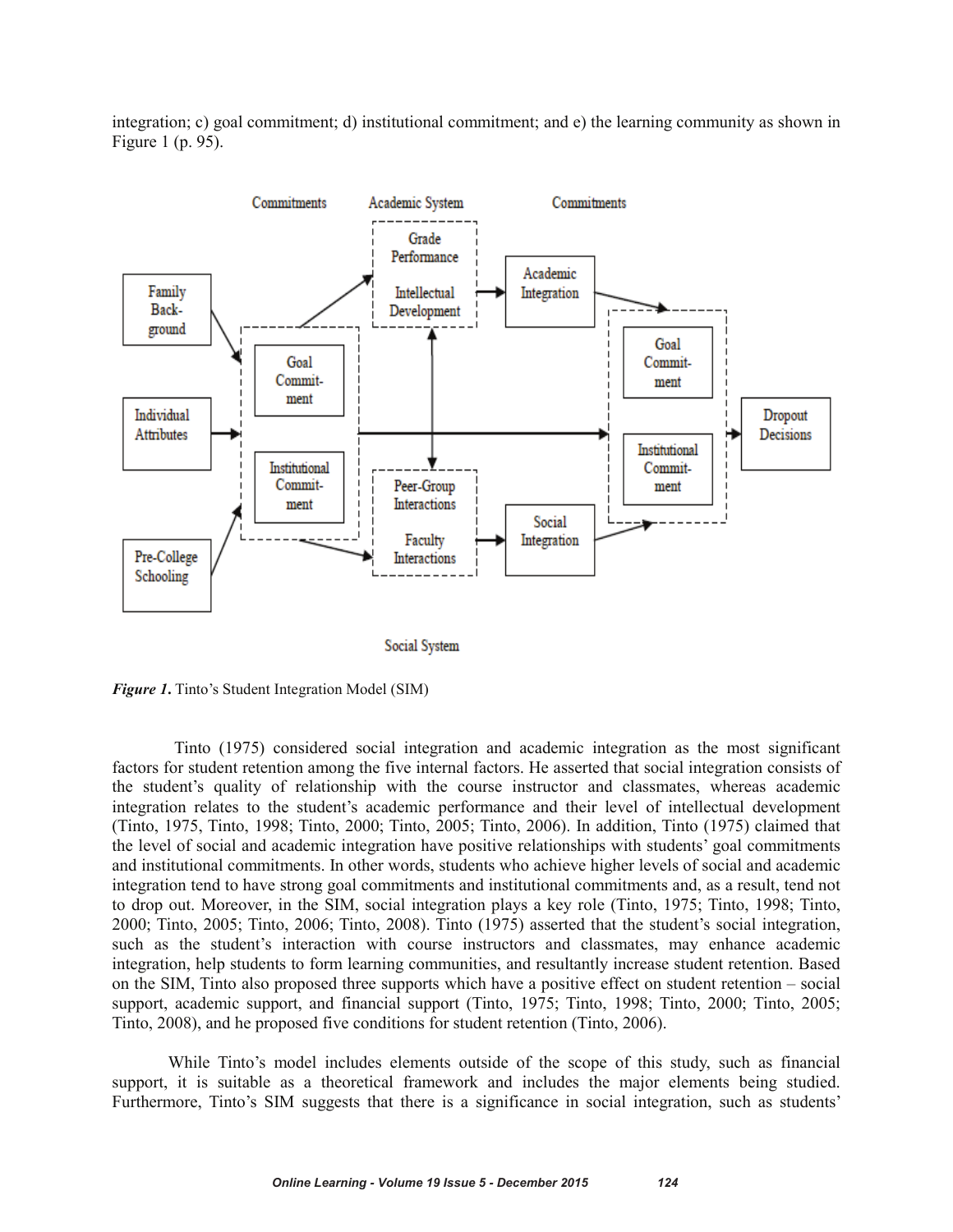interactions with instructors and classmates. In addition, communication competencies are an important element for enhancing student interaction with instructors and classmates (Dabbagh, 2007; Dray & Miszkiewicz, 2007). Last but not least, technical competencies are a substantial component for distance learners as it is the mediating element by which the others are implemented. Therefore, this study proposes the Student Online Learning Readiness (SOLR) Model as a new conceptual model for student retention in online learning that was inspired by Tinto's SIM as shown in Figure 2.



*Figure 2*. Student Online Learning Readiness (SOLR) Model

The Student Online Learning Readiness (SOLR) Model consists of four components believed necessary to measure student readiness for online learning, such as social competencies with the instructor, communication competencies, social competencies with classmates, and technical competencies. The positive relationships of each component with learning outcomes or learner satisfaction in an online learning environment have been verified in previous research (e.g. for social competencies with the instructor see Shen, Cho, Tsai, & Marra, 2013; for communication competencies see Betermieux & Heuel 2009; for social competencies with classmates see Shen et al., 2013; and for technical competencies see Cho, 2012; Herrera & Mendoza, 2011). In addition, the influence of learning outcomes and learner satisfaction on student retention rates in online learning has been supported (Carey, 2011; Lee & Choi, 2013). That is, student readiness in online learning as measured by social competencies with the instructor, communication competencies, social competencies with classmates, and technical competencies play a significant role in the enhancement of student retention in online learning in the Student Online Learning Readiness (SOLR) Model.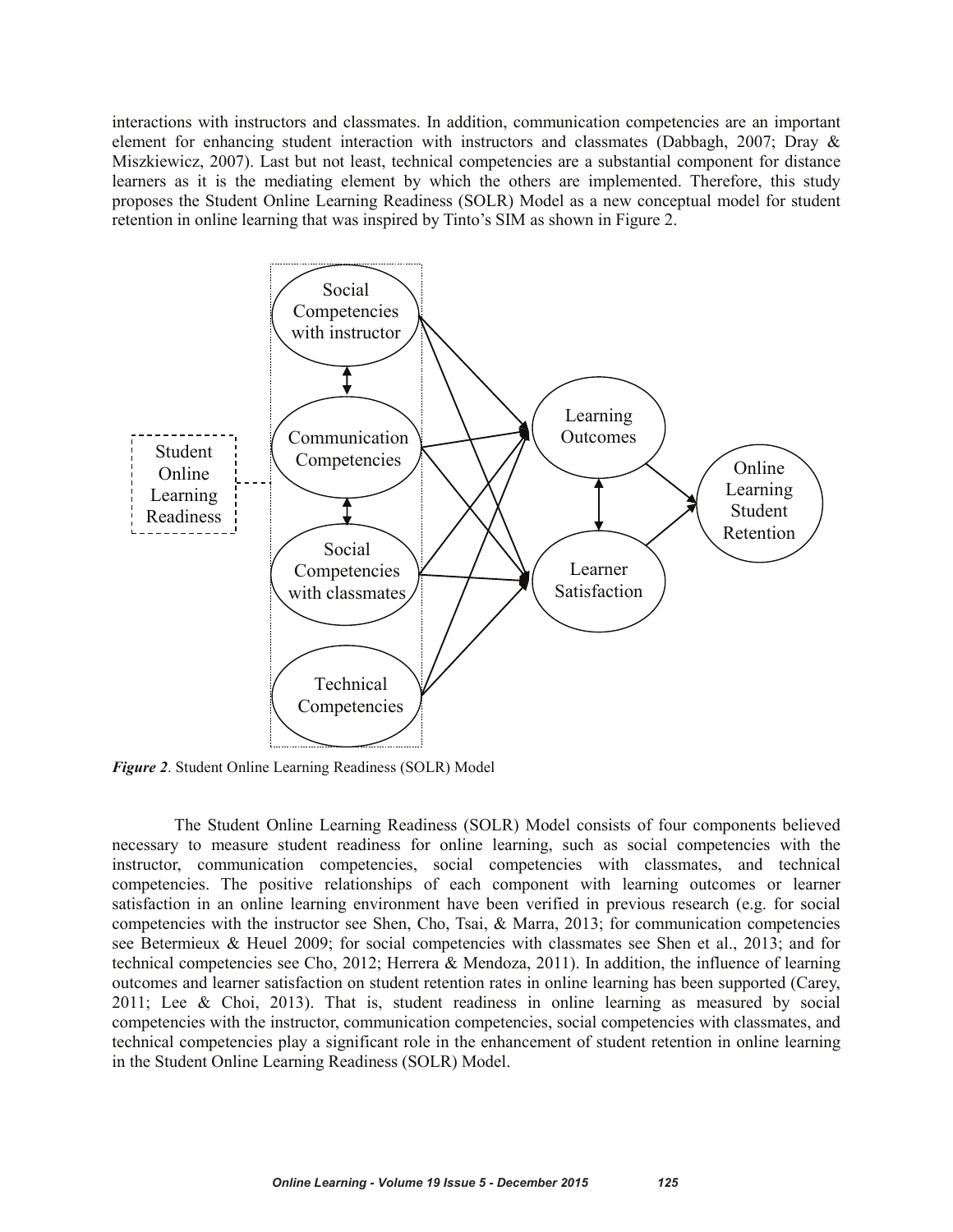## **Methods**

## **Research Context**

A survey was created and administered using the Purdue Qualtrics system, and the survey links were distributed through Blackboard Learn in the Spring 2014 semester. Twelve online courses at a large Midwestern university were selected across program areas, including social science, engineering, agriculture, and others, in order to reduce possible bias in competencies levels among learners in a particular program. All online courses selected for this study had the following features: a) students were undergraduates; b) the courses were only offered online; c) class assignments and exams were implemented in Blackboard Learn; and d) all instruction was conducted using Blackboard Learn. The total enrollment of the largest class and the smallest class were 200 and 2 respectively. The highest response rate was 85%, whereas the lowest response rate was 20%. Data were checked for duplicate responses by comparing participating students' names and email addresses, and duplicate responses were removed. The average response rate was 51.54%.

#### **Participants**

There were 331 students who participated in this study and their majors included psychology, industrial engineering, animal science, computer science, political science, management, and communications. In terms of the academic levels, 47.1% of participating students were seniors, 20.5% were juniors, 17.8% were sophomores, and 14.5% were freshmen. One hundred and eighty seven female students (56.5%) and 144 male students (43.5%) participated in this study. The majority of the participating students in this study (96%) reported being between 18-23 years old. With respect to online learning experiences, 35.3% of the participating students answered that the present course was their first online course and 29.0% of students answered that they had taken at least two online courses, including the present course. Therefore, from the table statistics, one may conclude that at least two thirds of the participating students had participated in one or two online courses, whereas one third of participating students (35.6%) had taken more than two online courses.

#### **Survey Instrument**

From the review of literature, 22 self-reported items were selected for this study. The questionnaire used in the current study consisted of five items for the measurement of social competencies with the instructor in online learning (Shen et al., 2013), five items for the measurement of social competencies with classmates in online learning (Shen et al., 2013), six items for the measurement of communication competencies in online learning (Dray et al., 2011; McVay 2001), and six items for the measurement of technical competencies in online learning (Wozney et al., 2006). A five-point Likert scale (1=Disagree, 2=Tend to disagree, 3=Neutral, 4=Tend to agree, 5=Agree) was used for each item.

**Social competencies measurement in online learning.** The 10-item self-reported measurement of social competencies scale from Shen et al. (2013) was used to measure learners' perceived social competencies in this study. Originally, the Shen et al. (2013) online learning self-efficacy scale consisted of 30 items with five categories: a) self-efficacy to complete an online course (8 items); b) self-efficacy to interact socially with classmates (5 items); c) self-efficacy to handle tools in a Course Management System (CMS) (6 items); d) self-efficacy to interact with instructors in an online course (5 items); and e) self-efficacy to interact with classmates for academic purposes (6 items). However, five items of selfefficacy for interacting with instructors in an online course and five items of self-efficacy for interacting socially with classmates directly related to measuring social competencies in online learning environment were selected for this study. These items were directly related to social competencies to enhance the distance learner's sense of belonging in online courses and had a positive relationship with academic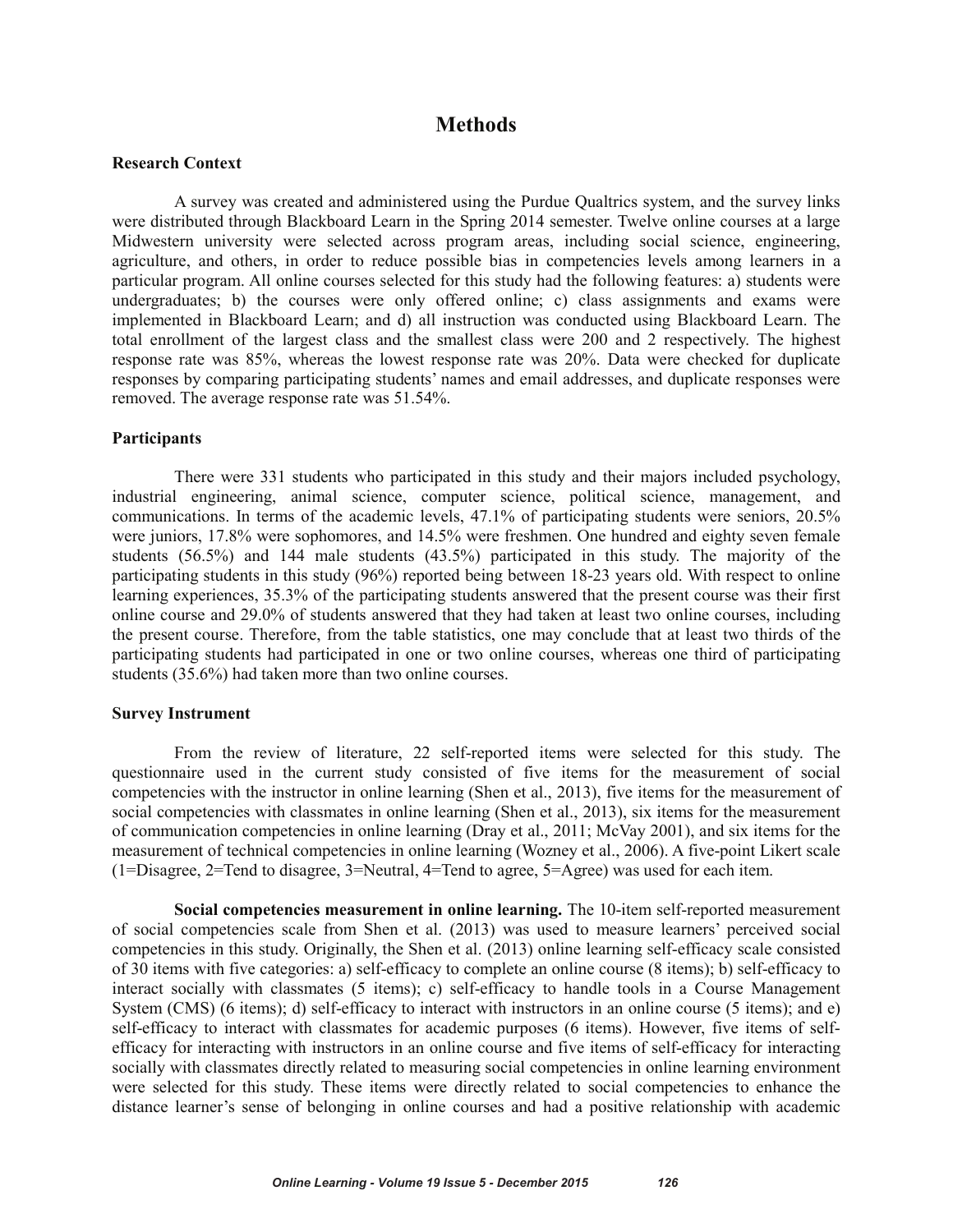achievement. In the original Shen et al. (2013) online learning self-efficacy scale, Cronbach's alpha for internal consistency for each subscale was 0.93, 0.92, 0.93, 0.94, 0.93 respectively. Permission to use the questionnaires from Shen et. al.'s (2013) study was obtained for use in this study.

**Communication competencies measurement in online learning.** To measure communication competencies in online learning, four items from the online learning readiness survey (OLRS) of Dray et al. (2011), and two items from McVay's (2001) student self-evaluation inventory, were adapted for this study. Dray et al.'s (2011) Online Learning Readiness Survey (OLRS) consists of 14 items which were derived from the literature related to the distant learner's readiness for online learning (see Bernard et al., 2004; Mattice & Dixon, 1999; and McVay, 2001). According to Dray and Miszkiewicz (2007), three learner characteristics were each considered as a component for the online learning readiness survey (OLRS), including psychological characteristics (e.g. motivation, attitude, and confidence), learning style (group work, independence, and communication), and situational factors (commuting issues, schedule conflicts, and access). Within these three learner characteristics, four items were designed to measure a distance learner's communication competencies; for the purpose of this study, these four items were selected from the Dray et al. (2011) online learning readiness survey (OLRS). Cronbach's alpha for internal consistency among the six items of self-efficacy subscale was 0.77. Permission to use the questionnaires from both Dray's and McVay's studies was obtained for use in this study.

**Technical competencies measurement in online learning.** Six items were selected from the instrument by Wozney et al. (2006) and modified to measure distance learners' technical competencies; the original instrument was developed to measure teachers' technical competencies. The original instrument consisted of 33 items related to teachers' attitudes and beliefs toward using computer technology in their classroom, such as "the use of computer technology in the classroom motivates students to get more involved in learning activities" (p. 202). Wozney et al.'s (2006) original instrument consisted of four sections: a) professional views on computer technology; b) background, teaching style, and resources available; c) experience with computer technologies; and d) process of integration. Survey items labeled TC1, 3, 4, and 5 were selected from the section of teacher's process of integration in Wozney et al. (2006). This section was designed to ask teachers about their perceptions of the process of integrating computer technology in teaching activities. Survey items labeled TC2 and TC6 were selected from the section on experience with computer technologies and the section on professional views of computer technology in Wozney et al. (2006), respectively. Because these original items were designed for teachers' technical competencies assessments, they were modified to measure learner's technical competencies in an online learning environment. In terms of internal consistency for the original scale, Cohen's Kappa was 0.86 for Wozney et al. (2006).

## **Data Analyses**

The main purpose of this research phase was to examine the appropriateness of the items and the internal structure of the constructs that the instrument measures. For these reasons, an exploratory factor analysis was first conducted to evaluate the factor structure of the scale. Second, a reliability analysis on pilot items was executed to test the reliability of the preliminary questionnaire set.

**Statistical evidence of validity with Exploratory Factor Analysis (EFA).** Exploratory factor analysis (EFA) is a statistical method that increases the reliability of the scale by identifying inappropriate items that can then be removed. It also identifies the dimensionality of constructs by examining relations between items and factors when the information of the dimensionality is limited (Netemeyer, Bearden, & Sharma, 2003). For this reason, EFA is performed in the early stages of developing a new or revised instrument (Wetzel, 2011). Before performing EFA, measurement appropriateness for the 22 survey items was evaluated through use of descriptive statistics. To accomplish this, both the mean of all responses and the standard deviations (SD) per item were calculated. If the mean of an item was found to be close to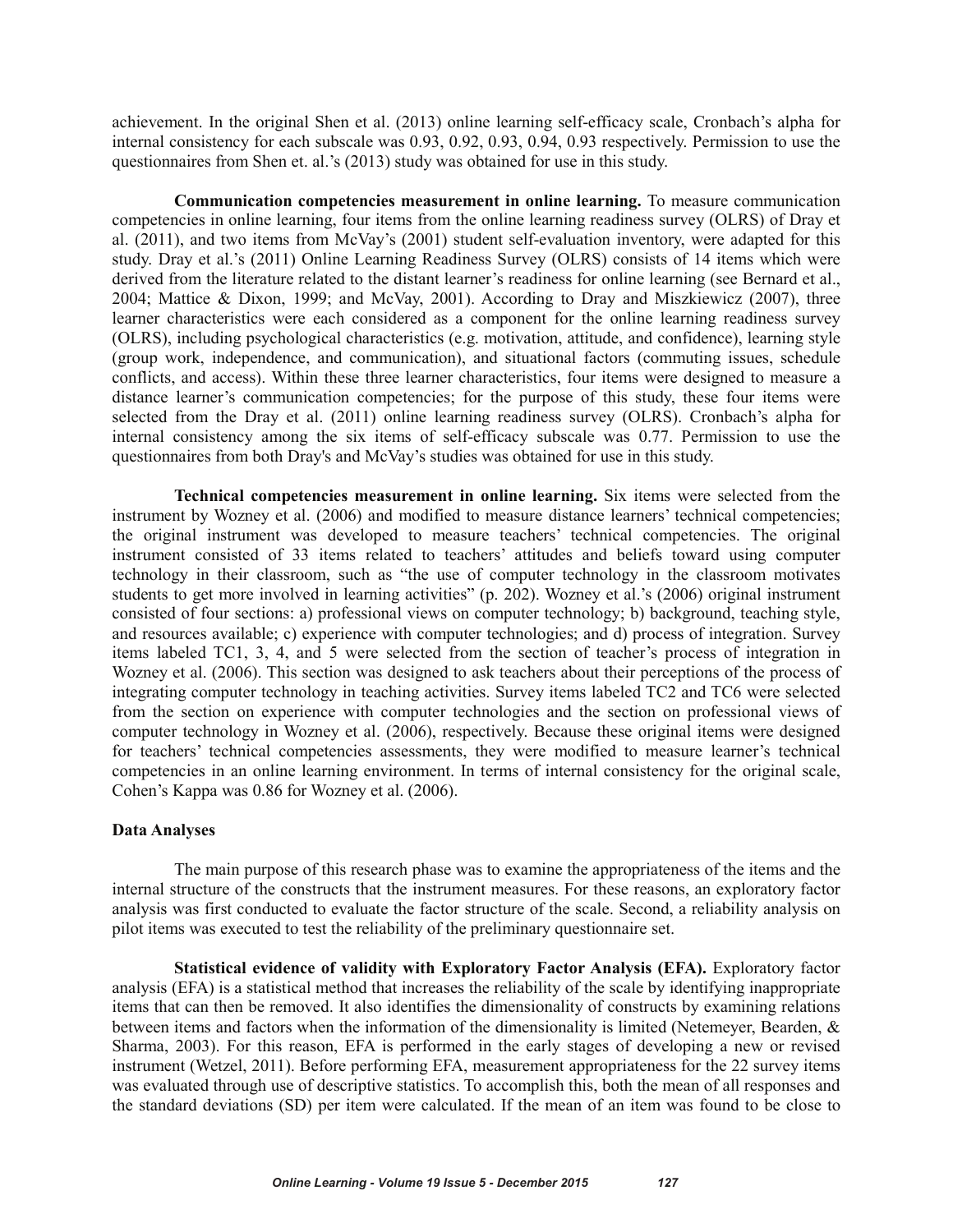either 1 or 5, eliminating it as inappropriate should be considered because it may decrease the standard of correlation among the rest of the items (Kim, 2011). Following this step, the normality in distribution was tested by examining skewedness and kurtosis before conducting an exploratory factor analysis. Since the normality of the distribution was confirmed, the exploratory factor analysis was conducted through use of the Statistical Package for the Social Sciences (SPSS, version 22).

In this study, four factors—social competencies with instructor, social competencies with classmates, communication competencies, and technical competencies—were used to determine the structural pattern of the preliminary question set along with a scree plot and eigenvalue (Thompson, 2004). Scree tests, which were introduced by Cattell (1966), plot eigenvalues against the number of factors in order to best determine where a significant drop occurs within factor numbers (Netemeyer, Bearden, & Sharma, 2003). The factor solution was determined based on the number of eigenvalues greater than one (Kaiser, 1960). Following recommendations by Floyd and Widaman (1995), .30 was used as a factor loading criterion in EFA. Kass & Tinley (1979) recommended five to ten participants per item and Comrey & Lee (1992) claimed that a sample size of 200 is fair and 300 is good. In addition, Boomsma (1982) recommended a minimum sample size of 200 to achieve reliable results when conducting a factor analysis.

The exploratory factor analysis process began with an initial analysis run to obtain eigenvalues for each factor in the data. Next, the Kaiser-Meyer-Olkin (KMO) Measure of Sampling Adequacy (KMO) test and Bartlett's Test of Sphericity were executed to determine construct validity and to confirm that the data collected for an exploratory factor analysis were appropriate. The KMO test was used to verify the sampling adequacy for the analysis, and Bartlett's Test of Sphericity was used to determine if correlations between items were sufficiently large for EFA. Bartlett's Test of Sphericity should reach a statistical significance of less than .05 in order to conduct an EFA. If the results of the initial EFA show items which are loading on the wrong factors or cross-loading on multiple factors, those items are deleted in order and the EFA re-performed until a simple solution is achieved.

**Reliability analysis.** The reliability of an instrument or questionnaire is concerned with the consistency, stability, and dependability of the scores (McMillan, 2007). For this reason, the internal consistency was tested using Cronbach's alpha for each competency in SPSS. If the alpha value is higher than 0.9, the internal consistency is excellent, and if it is at least higher than 0.7, the internal consistency is acceptable (Blunch, 2008). Excellent internal consistency means that the survey items tend to pull together. In other words, a participant who answers a survey item positively is more likely to answer other items in the survey positively (Blunch, 2008).

## **Results**

#### **Descriptive Statistics**

Table 1 (next page) shows the descriptive statistics, including the means, standard deviations, minimums, and maximums of the four proposed factors of the Student Online Learning Readiness (SOLR) instrument. It revealed that participating students had a high level of communication competencies ( $M = 4.319$ ), social competencies with the instructor ( $M = 4.272$ ), and technical competencies  $(M = 4.249)$ , whereas they felt a relatively low level of social competencies with classmates  $(M = 3.707)$ .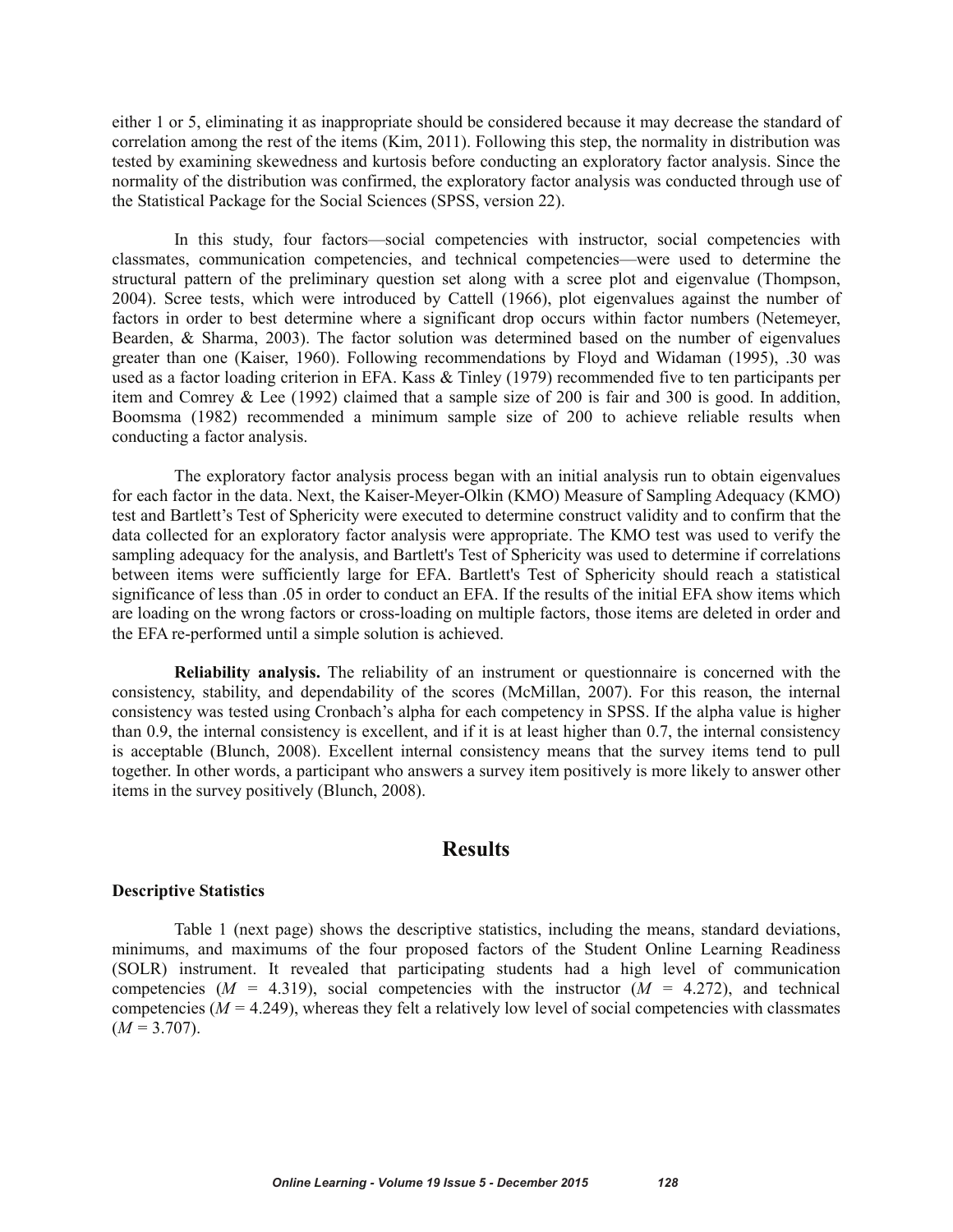|                                                | Mean  | Std. Deviation | <b>Skewedness</b> | Kurtosis | Min          | Max | N   |
|------------------------------------------------|-------|----------------|-------------------|----------|--------------|-----|-----|
| Technical<br>competencies                      | 4.249 | .846           | $-910$            | .179     |              | 5   | 331 |
| Social competencies<br>with classmates         | 3.707 | 1.059          | $-.580$           | $-.054$  | $\mathbf{1}$ | 5   | 331 |
| Social competencies 4.272<br>w/ the instructor |       | .873           | $-974$            | .633     | 1            | 5   | 331 |
| Communication<br>competencies                  | 4.319 | .807           | $-945$            | .229     | 1            | 5   | 331 |
| Total                                          | 4.128 | .7055          | $-.86$            | .224     | 1            | 5   | 331 |

**Table 1** *Descriptive statistics of each element of the Student Online Learning Readiness (SOLR) instrument*

The minimum and maximum values were the same in all four competencies—one and five, respectively. In addition, the results supported the variables as normally distributed based on the degrees of skewedness and kurtosis because both were less than the absolute value of one. The rule of thumb was also applied to test the normal distribution of the data because the sample size was larger than 200 participants (Field, 2009). With a large sample, it is more important to visually assess the distribution shape than to test the statistical significance of skewedness and kurtosis (Field, 2009).

## **Exploratory Factor Analysis (EFA) for Validity**

An exploratory factor analysis was conducted on the 22 items with a promax rotation using SPSS. Exploratory factor analysis is a statistical method employed to increase the reliability of the scale by identifying inappropriate items that can be removed and the dimensionality of constructs by examining the existence of relationships between items and factors when the information of the dimensionality is limited (Netemeyer, Bearden, & Sharma, 2003). In this study, the four factors (i.e., technical competencies, social competencies with classmates, social competencies with the instructor, and communication competencies) were used to determine the pattern of the structure in the 22-item Student Online Learning Readiness (SOLR) instrument and were used to create a scree plot (Thompson, 2004).

#### **Preliminary Four-Factor Structure**

An initial analysis was run to obtain eigenvalues for each factor in the data. The Kaiser-Meyer-Olkin Measure verified the sampling adequacy for the analysis, KMO=.914 which is above Kaiser's recommended threshold of 0.6 (Kaiser, 1974). Bartlett's test of sphericity,  $\gamma^2$  (231) = 4364.42, p < .000, indicated that correlations between items were sufficiently large for EFA. Four factors had eigenvalues greater than one, as the scree plot clearly illustrates in Figure 3 (next page). The initial 22-item structure explained 65.41% of the variance in the pattern of relationships among the items. The percentages explained by each factor were 41.075% (technical competencies), 10.212% (social competencies with instructor), 7.205% (communication competencies), and 6.923% (social competencies with classmate), respectively.

Based on the results of the initial exploratory factor analysis, there were two items which loaded on two factors in the preliminary four-factor structure. Both items were initially hypothesized to load on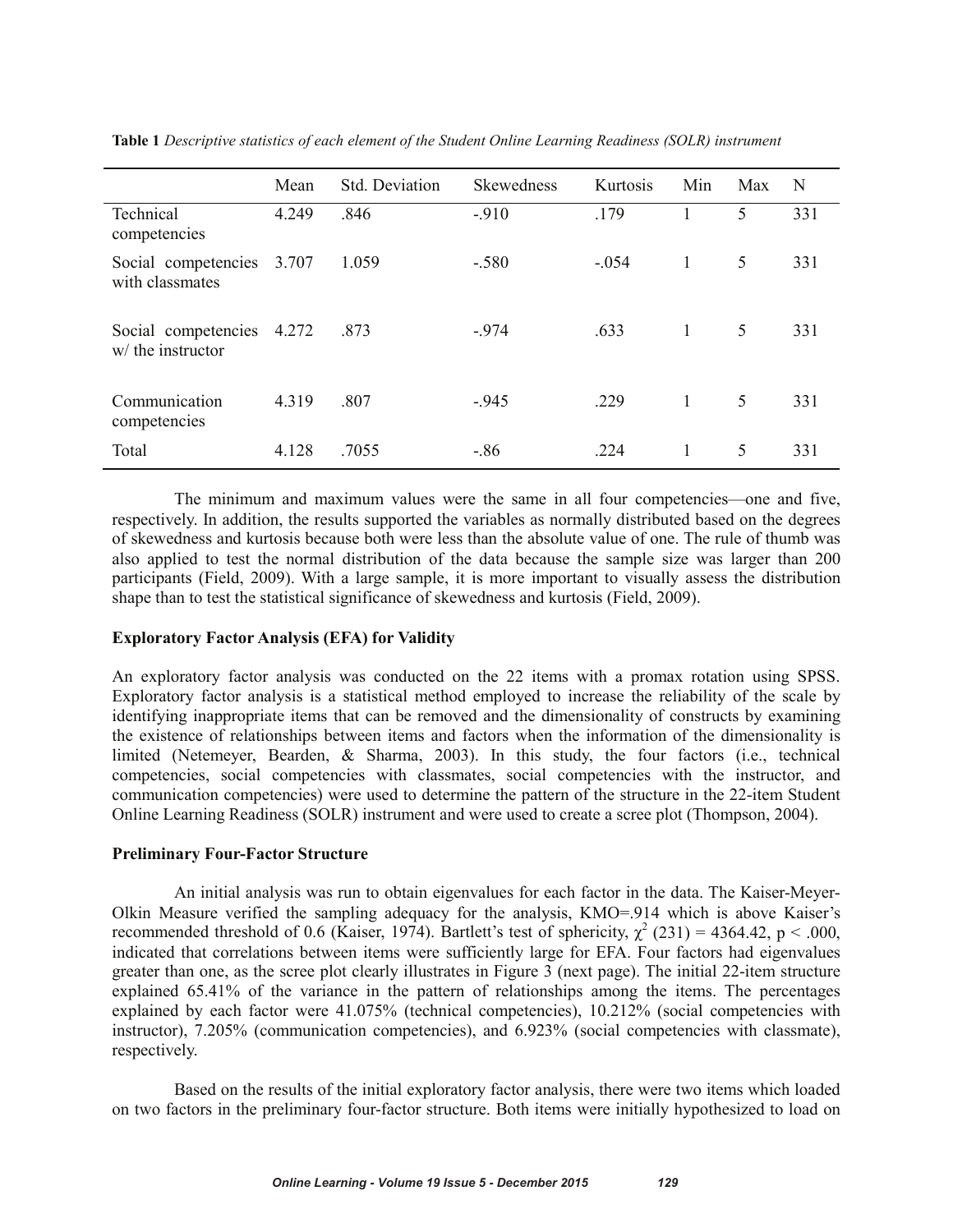the communication competencies of the initial Student Online Learning Readiness (SOLR) instrument, but they were also loading on technical competencies. The first item was "I am comfortable communicating electronically"; the factor loading on communication competencies was .331, and the cross-loading on technical competencies was .432. The second item was "I am willing to actively communicate with my classmates and instructors electronically"; the factor loading on communication competencies was .317, and the cross-loading on technical competencies was .322.



*Figure 3***.** Scree Plot for the Student Online Learning Readiness (SOLR) Instrument

#### **Final Four-Factor Structure**

After deleting two items which cross-loaded on two factors, the final four-factor structure in this study was composed of 20 items. As is shown in Table 3 (nect page), six items for factor 1 represent technical competencies, five items for factor 2 represent social competencies with the instructor, and five items for factor 3 represent social competencies with classmates, and four items for factor 4 represent communication competencies. The first item that was deleted was "I'm comfortable communicating electronically" because it had a factor loading of .331 on communication competencies and a crossloading of .432 on technical competencies. The second item that was deleted was "I am willing to actively communicate with my classmates and instructors electronically" because the factor loading was under .32 (Tabachnick & Fidell, 2013).

Finally, this 20-item structure was found to explain 66.69% of the variance in the pattern of relationships among the items as shown in Table 2 (next page). The percentages explained by each factor were 40.284% (technical competencies), 11.019% (social competencies with instructor), 7.912% (social competencies with classmate), and 7.474% (communication competencies) respectively. Moreover, three competencies (e.g. social competencies, communication competencies, and technical competencies) in this study were highly correlated to each other, as is shown in Table 3. The factor correlation between factor 1 (technical competencies) and factor 2 (social competencies with the instructor) was .612; the correlation between factor 2 and factor 3 (social competencies with classmates) was .456; the correlation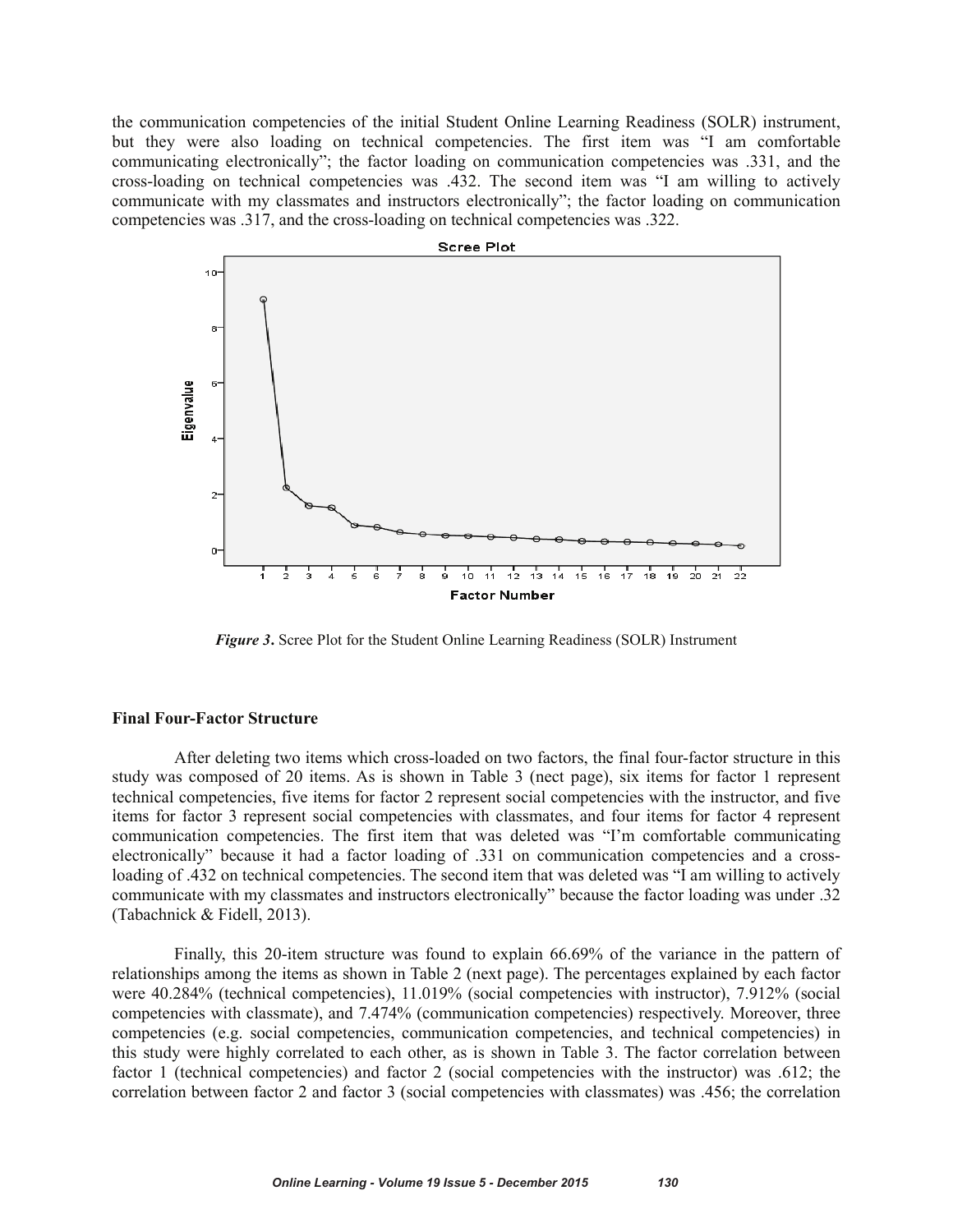between factor 3 and factor 4 (communication competencies) was .443; the correlation between factor 1 and factor 3 was .369; the correlation between factor 2 and factor 4 was .582; and the correlation between factor 1 and factor 4 was .550.

|                |             | Initial Eigenvalues       |                       | Extraction | <b>Squared Loadings</b>         | <b>Sums</b>  | of Rotation<br>Squared Loadings <sup>a</sup> | <b>Sums</b> | of |
|----------------|-------------|---------------------------|-----------------------|------------|---------------------------------|--------------|----------------------------------------------|-------------|----|
| Factor         | Total       | $\frac{0}{0}$<br>Variance | of Cumulative<br>$\%$ | Total      | $\frac{0}{0}$<br>of<br>Variance | Cumulative % | Total                                        |             |    |
| $\cdot$ 1      | 8.057       | 40.284                    | 40.284                | 7.664      | 38.322                          | 38.322       | 5.880                                        |             |    |
| $\overline{2}$ | 2 2 0 4     | 11.019                    | 51.303                | 1.788      | 8.939                           | 47.262       | 5.944                                        |             |    |
| $\overline{3}$ | 1.582       | 7.912                     | 59.215                | 1.220      | 6.099                           | 53.361       | 4.217                                        |             |    |
| $\frac{4}{3}$  | 1.495 7.474 |                           | 66.689                | 1.118      | 5.590                           | 58.951       | 5.317                                        |             |    |

**Table 2** *Eigenvalues, Total Variances Explained for the Final Four-Factor Structure*

*Note: Extraction Method: Principal Axis Factoring. a. When factors are correlated, sums of squared loadings cannot be added to obtain a total variance.* 

|  | <b>Table 3 Factor Correlation Matrix</b> |  |
|--|------------------------------------------|--|
|  |                                          |  |

| Factor                                           |       |                                                                                                                                                                                                                                                                                                                                               |                                                     | 4     |      |            |
|--------------------------------------------------|-------|-----------------------------------------------------------------------------------------------------------------------------------------------------------------------------------------------------------------------------------------------------------------------------------------------------------------------------------------------|-----------------------------------------------------|-------|------|------------|
|                                                  | 1.000 |                                                                                                                                                                                                                                                                                                                                               |                                                     |       |      |            |
|                                                  | .612  | 1.000                                                                                                                                                                                                                                                                                                                                         |                                                     |       |      |            |
|                                                  | .369  | .456                                                                                                                                                                                                                                                                                                                                          | 1.000                                               |       |      |            |
|                                                  | .550  | .582                                                                                                                                                                                                                                                                                                                                          | .443                                                | 1.000 |      |            |
| Extraction<br><b>P.</b> . <b>16</b> 17 <b>P.</b> |       | Method:<br>$\mathbf{1}$ $\mathbf{1}$ $\mathbf{1}$ $\mathbf{1}$ $\mathbf{1}$ $\mathbf{1}$ $\mathbf{1}$ $\mathbf{1}$ $\mathbf{1}$ $\mathbf{1}$ $\mathbf{1}$ $\mathbf{1}$ $\mathbf{1}$ $\mathbf{1}$ $\mathbf{1}$ $\mathbf{1}$ $\mathbf{1}$ $\mathbf{1}$ $\mathbf{1}$ $\mathbf{1}$ $\mathbf{1}$ $\mathbf{1}$ $\mathbf{1}$ $\mathbf{1}$ $\mathbf{$ | Principal<br>$\mathbf{r}$ . The set of $\mathbf{r}$ |       | Axis | Factoring. |

*Rotation Method: Promax with Kaiser Normalization.*

In the final four-factor structure of the Student Online Learning Readiness (SOLR) instrument, there was one item which was under .32 factor loading (i.e. I am willing to actively communicate with my classmates and instructors electronically). In fact, Tabachnick and Fidell (2013) suggested deleting those items under .32 factor loading for a better interpretation of the factor structure. These items are not considered to load significantly. However, when choosing to decide appropriately to delete an item under .32 factor loading, this study also examined the Cronbach's  $\alpha$  if the item were to be deleted. Although deleting the item was associated with a decrease in  $\alpha$ , the item was nonetheless deleted. The original Cronbach's  $\alpha$  of factor 1 (technical competencies) was .887 and if the item ("I am willing to actively communicate with my classmates and instructors electronically") is deleted, then the Cronbach's  $\alpha$  of factor 1 would be decreased to .882. However, the .005 gap on the Cronbach's  $\alpha$  is so minimal it might not be considered as significant. In addition, this item is not strong and shares a potential cross-loading. For this reason, the item ("I am willing to actively communicate with my classmates and instructors electronically") was deleted in this study.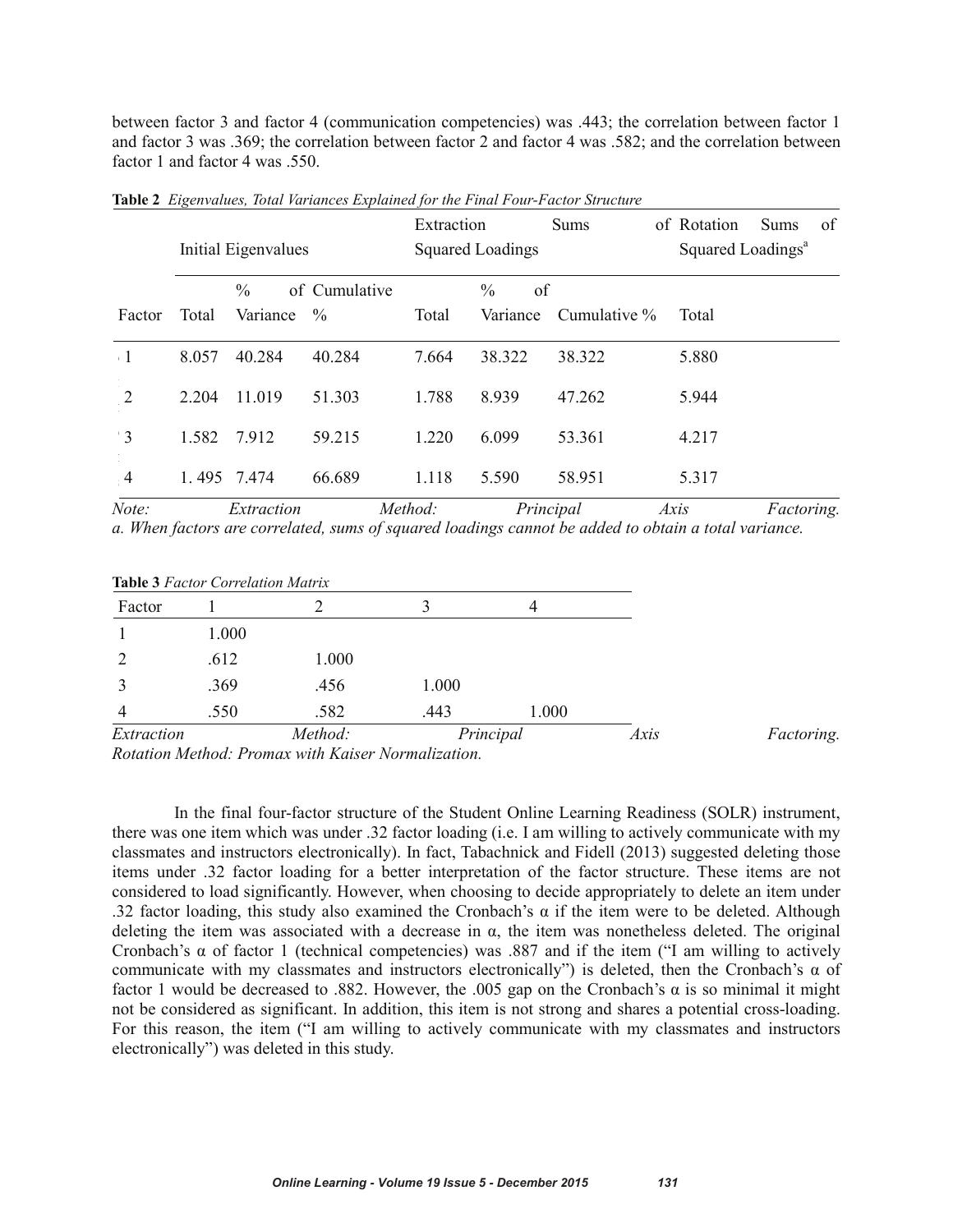|                                                                                                                                 | Factor |      |   |   |
|---------------------------------------------------------------------------------------------------------------------------------|--------|------|---|---|
|                                                                                                                                 | 1      | 2    | 3 | 4 |
| <b>Factor 1: Technical Competencies</b>                                                                                         |        |      |   |   |
| 1. I have a sense of self confidence in using computer technologies for specific .988<br>tasks.                                 |        |      |   |   |
| 2. I am proficient in using a wide variety of computer technologies.                                                            | .858   |      |   |   |
| 3. I feel comfortable using computers.                                                                                          | .771   |      |   |   |
| 4. I can explain the benefits of using computer technologies in learning.                                                       | .677   |      |   |   |
| 5. I am competent at integrating computer technologies into my learning .591<br>activities.                                     |        |      |   |   |
| 6. I am motivated to get more involved in learning activities when using .455<br>computer technologies.                         |        |      |   |   |
| <b>Factor 2: Social Competencies with instructor</b>                                                                            |        |      |   |   |
| (How confident are you that you could do the following social interaction tasks)<br>with your INSTRUCTOR in the ONLINE course?) |        |      |   |   |
| 7. Clearly ask my instructor questions.                                                                                         |        | .917 |   |   |
| 8. Initiate discussions with the instructor.                                                                                    |        | .794 |   |   |
| 9. Seek help from instructor when needed.                                                                                       |        | .753 |   |   |
| 10. Timely inform the instructor when unexpected situations arise.                                                              |        | .671 |   |   |
| 11. Express my opinions to instructor respectfully.                                                                             |        | .630 |   |   |

**Table 4** *The Items and Final Four-Factor Structure of the Student Online Learning Readiness (SOLR) Instrument after Factor Reduction Procedures*

# **Factor3: Social Competencies with classmates**

*(How confident are you that you could do the following social interaction tasks with your CLASSMATES in the ONLINE course?)* 

| 12. Develop friendship with my classmates.                             | .773 |
|------------------------------------------------------------------------|------|
| 13. Pay attention to other students' social actions.                   | .768 |
| 14. Apply different social interaction skills depending on situations. | .755 |
| 15. Initiate social interaction with classmates.                       | .718 |
| 16. Socially interact with other students with respect.                | 378  |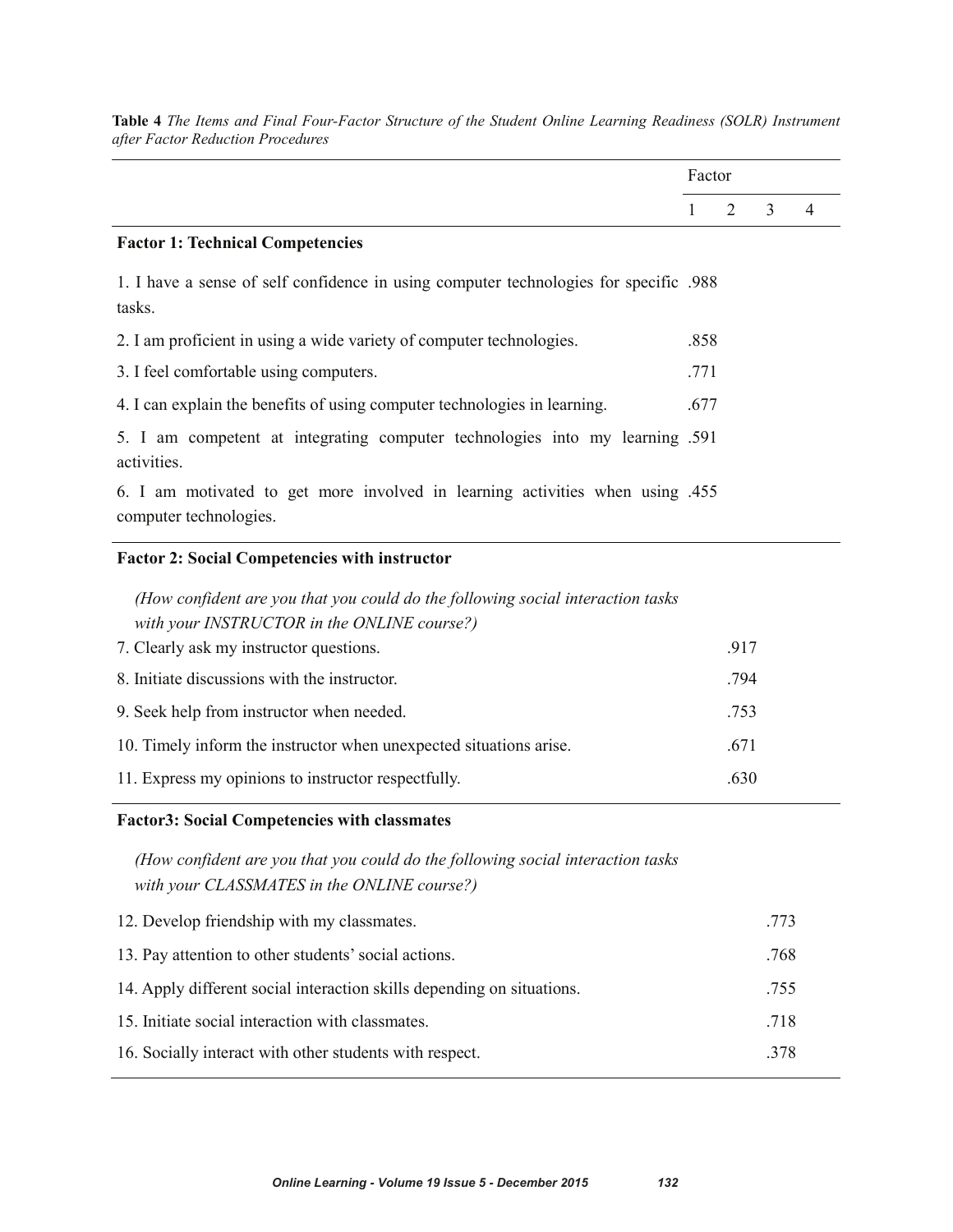#### **Factor 4: Communication Competencies**

| 17. I am comfortable expressing my opinion in writing to others.                | .891 |
|---------------------------------------------------------------------------------|------|
| 18. I am comfortable responding to other people's ideas.                        | .811 |
| 19. I am able to express my opinion in writing so that others understand what I | .754 |
| mean.                                                                           |      |
| 20. I give constructive and proactive feedback to others even when I disagree.  | .700 |

#### **Item Analysis for Reliability**

An item analysis was conducted to test the reliability of each factor of the Student Online Learning Readiness (SOLR) instrument. According to Blunch (2008), satisfactory internal consistency ranges from 0.7 to 0.9. All four factors on this scale had a high rating for reliability. The Cronbach's  $\alpha$  for technical competencies, social competencies with the instructor, communication competencies, and social competencies with classmate were .882, .874, .871, and .823, respectively (see Table 5).

**Table 5** *Cronbach's Alpha for Each Element of the Student Online Learning Readiness (SOLR) Instrument*

|                                         | Cronbach's<br>Alpha | Cronbach's Alpha Based on<br><b>Standardized Items</b> | Number of<br>items |
|-----------------------------------------|---------------------|--------------------------------------------------------|--------------------|
| Technical competencies                  | .882                | .890                                                   | O.                 |
| Social competencies with classmate      | .823                | .825                                                   |                    |
| Social competencies with the instructor | .874                | .875                                                   |                    |
| Communication competencies              | .871                | .872                                                   | 4                  |

# **Discussion**

As a result of our exploratory factor analysis (EFA), four factor-structures of the instrument of student readiness in online learning explained 66.69% of the variance in the pattern of relationships among the items. All four factors had high reliabilities (all Cronbach's  $\alpha$  > .823). Twenty items remained in the final questionnaire after deleting two item which cross-loaded on multiple factors (social competencies with classmates: 5 items; social competencies with instructor: 5 items; communication competencies: 4 items; and technical competencies: 6 items). As a result, the four-factor structure of the Student Online Learning Readiness (SOLR) instrument has been confirmed through this study.

In addition, it was confirmed that the data included this study was appropriate in order to conduct a valid exploratory factor analysis (EFA) based on the descriptive statistics analysis. The 331 student sample size was large enough for the EFA because it was larger than the suggested sample size of 300 (Comrey & Lee, 1992). Based on the results of the exploratory factor analysis, this study has successfully achieved the simple solution with four-factor structures by deleting two items which crossloaded on multiple factors. In the initial solution, both factor 2 and factor 4 can be seen to clearly represent social competencies with the instructor and social competencies with classmates, respectively. However, two items cross-loaded on both factor 1 (technical competencies) and factor 3 (communication competencies), such as "I am comfortable communication electronically" and "I am willing to actively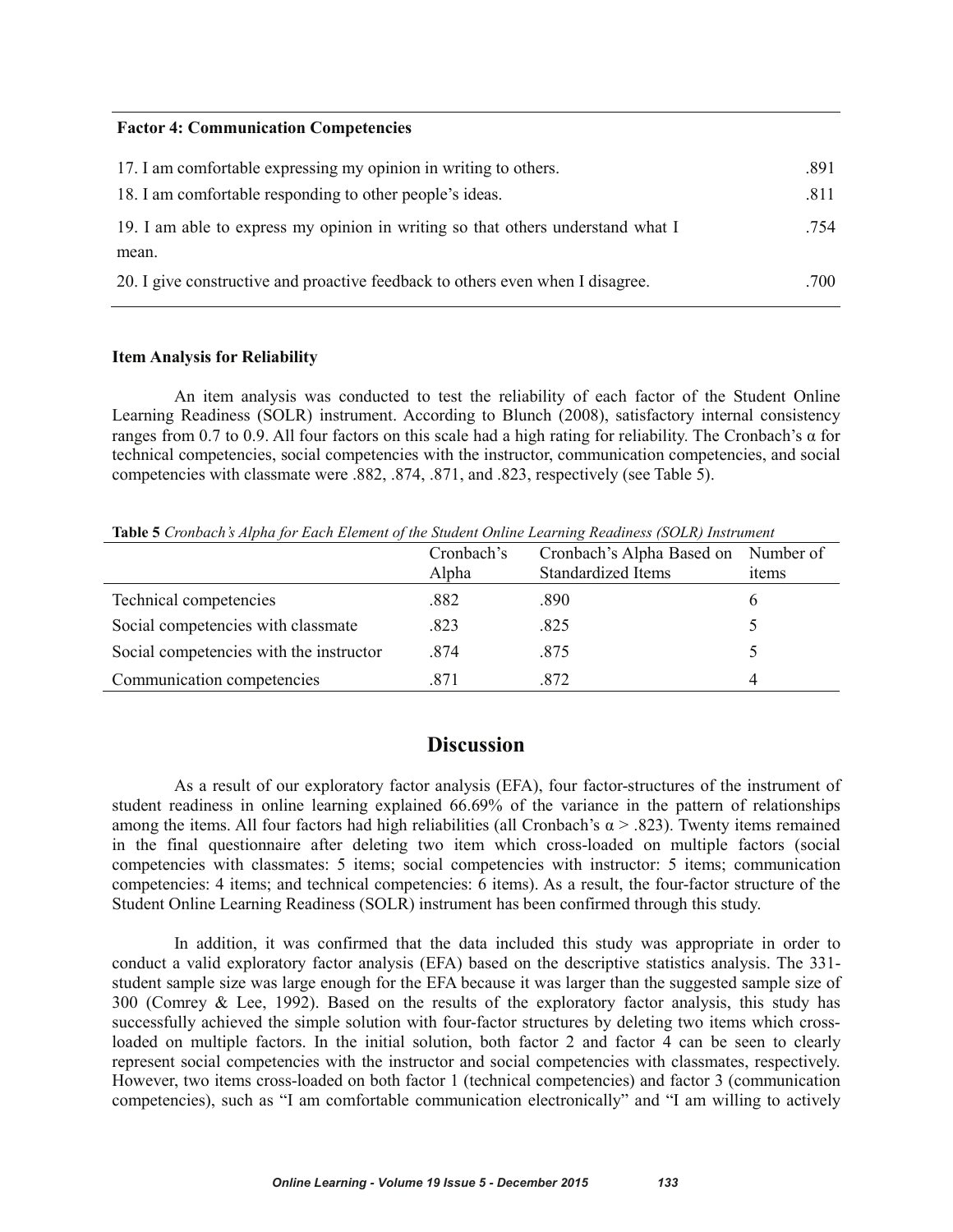communicate with my classmates and instructors electronically." These two items were supposed to load on factor 3 (communication competencies). But, through the use of the word "electronically" it has been found that there may have been a cross-loading on both communication competencies and technical competencies. Moreover, the factor loadings of these items on factor 1 were .432 and .322, whereas .331 and .317 on factor 3. That is, these items loaded on the wrong factor. Therefore, by deleting the items we felt loaded on the wrong factor (e.g. "I am comfortable communicating electronically" and "I am willing to actively communicate with my classmates and instructors electronically"), I believe that the final solution could be better achieved in this study.

During the first phase of the instrument development process, this study examined the reliability and validity of the instrument. Based on the results of the EFA of this study, educators or administrators can use this Student Online Learning Readiness (SOLR) instrument in order to discover a better understanding of the level of freshmen college students' online learning readiness capabilities by measuring three competencies; social, communication, and technical competencies. Moreover, when students come to understand their level of online learning social readiness, the instrument may provide them with an opportunity to enhance their readiness prior to taking their first online course. However, further research is necessary to examine the relationships which exist among the latent and manifest variables by conducting a confirmatory factor analysis (CFA) (Schreiber, Stage, King, Nora, & Barlow, 2006).

The SOLR can provide student profiles for administrators or institutions which are looking to create student support structures for the success of distance learners in courses or programs. While these social, communication, and technical competencies have been previously verified as critical success factors for online learning in previous research, and while the Student Online Learning Readiness (SOLR) instrument can be used by educators or administrators in higher education, there are other learning characteristics of distance learners which may have an effect on their successful learning outcomes and level of satisfaction in online education. Further research on these other factors is necessary.

#### **Implications**

While online learning is becoming a common occurrence in higher education in the United States, it also has given rise to several problems, such as lower retention rates in online courses rather than face-to-face courses. As Tinto (1998) asserted, a low sense of belonging in an online course is one of the significant factors related to lower retention rates in online formats. For this reason, it is necessary for educators and/or administrators to try and instill a sense of belonging for their distance students and to consider how to support their students in order to enhance their own sense of belonging in each online course. The new instrument developed and tested in this study provides a solution for these students. As a theoretical framework, Tinto's (1975) Student Integration Model (SIM) emphasized the importance of social competencies with instructors and classmates on student retention. However, it is more difficult interacting socially with instructors and classmates in online learning environments than in face-to-face classroom settings (Ma & Yuen, 2010). In addition, distance learners' retention rates are significantly lower than traditional students' retention rates (Ali & Leeds, 2009; Angelina, Williams, & Natvig, 2007; Holder, 2007; Lee & Choi, 2011). Therefore, the levels of social competencies with instructors and classmates play a key role in online learning.

In addition, the results of this study have confirmed the four factor structure of the Student Online Learning Readiness (SOLR) instrument which consists of four categories (i.e. social competencies with the instructor, social competencies with classmates, communication competencies, and technical competencies). This study was looking at two factors of social integration in Tinto's SIM and has introduced the Student Online Learning Readiness (SOLR) conceptual model with the purpose of extending Tinto's social integration to an online learning environment. The significant influences of social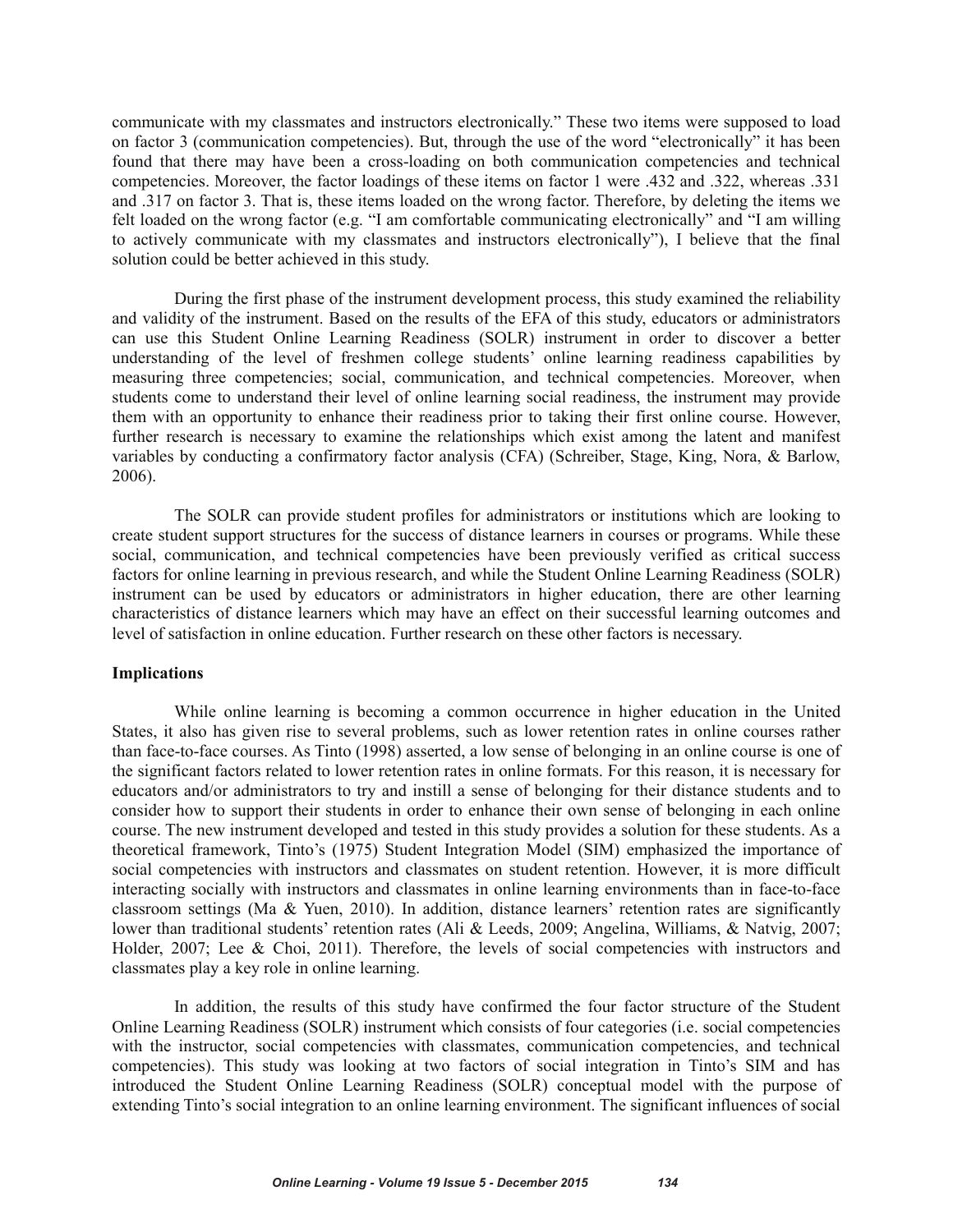competencies (Chen et al., 2010; Parker et al., 2006; Williams, 2003), communication competencies (Betermieux & Heuel, 2009; Dabbagh, 2007; Dabbagh & Bannan-Ritland, 2005; Volery & Lord, 2000; Williams, 2003), and technical competencies (Osika & Sharp, 2002; Selim, 2007; Watulak, 2012; Whale, 2006) have been verified by previous research. Therefore, it is now found to be possible to measure the levels of a learner's social, communication, and technical competencies through use of the Student Online Learning Readiness (SOLR) instrument before the learner takes an online course. Social, communication, and technical competencies are just three factors among other learner characteristics that have positive effects on academic achievement in online learning environments. While these three competencies are not enough to guarantee student success in online learning, we still need to pay more attention to these learner competencies as a starting point of supporting distance learners before they take an online course.

This study also provides two suggestions for practice. First, it provides an idea to consider what types of psychometric properties should be measured to better understand student social readiness in online learning. It is true technological issues such as computer skills, Internet connection, and Learning Management System (LMS) navigation ability have an impact because those are main components of the online learning environment. However, technological skills will not guarantee an improved learning experience alone. Although the online learning environment differs from the traditional face-to-face classroom learning environment, instructors and students still play a main role in the process of learning in an online course. For these reasons, educators and administrators in higher education need to pay more attention to distance learners' competencies in online learning (e.g. social competencies, communication competencies, and technical competencies).

Second, this study provides a suggestion regarding the kinds of supports needed for distance learners to succeed in online learning. To improve the lower retention rate in online learning, institutional supports such as freshmen orientation before taking an online course are significant (Ali & Leeds 2009; Cho, 2012; Lee & Choi, 2011). The Student Online Learning Readiness (SOLR) instrument developed and validated in this study could provide a guide on how to measure student competencies in online learning and what components should be included in their orientations or supports to enhance their student competencies in online learning.

#### **Suggestions for Practice**

If learners lack the competency levels necessary to be successful in online courses, they should be provided the opportunity to develop their competencies so as to avoid a more difficult situation involving non-content learning related challenges which could prevent them from succeeding in online learning. However, many educators in higher education are not aware how to measure their learners' social, communication, and technical competencies. Therefore, educators can use the Student Online Learning Readiness (SOLR) instrument to measure learners' competencies in online learning before they take an online course. In addition, it is necessary to provide an adequate social and academic support system in order to enhance students' senses of belonging in online learning—both for an increase in meaningful learning experiences and higher retention rates (Ali & Leeds, 2009; Atchley, Wingenbach, & Akers, 2012; Ludwig-Hardman & Dunlap, 2003). However, existing student readiness instruments tend to ask about the learner's computer skills, technology accessibility, or initial thoughts regarding online learning that are not related to the social aspects of online learning. Therefore, educators also can use the Student Online Learning Readiness (SOLR) instrument as a more contemporary instrument to measure distance learners' readiness by combining social, communication, and technical competencies.

#### **Limitations**

There were four limitations with regard to this study. The first limitation related to the analysis method. Exploratory Factor Analysis (EFA) is an advantageous statistical method used to examine the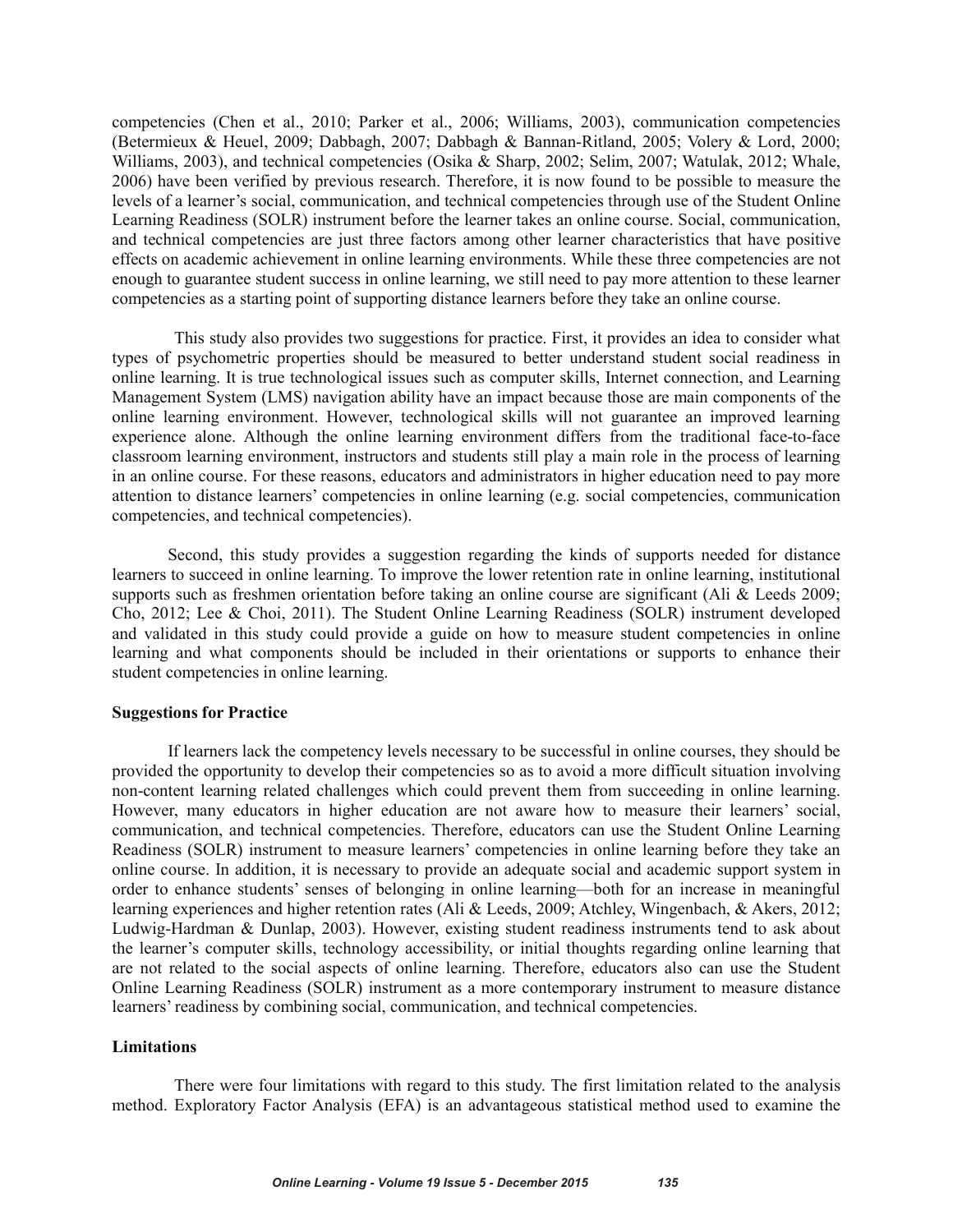construct validity and psychometric properties of an instrument. However, because EFA is not a sufficient tool to test the theoretical foundations of the instrument, a Confirmatory Factor Analysis (CFA) should be conducted to further the knowledge in this area. The second limitation of this study is an essential sampling bias. The samples in this study were collected from the online courses at a single university. This sampling process might threaten the ability to generalize the results of this study although various samples were included from different majors or programs. The third limitation is a response bias in questionnaire design. The online survey was distributed with two sections. The first section consisted of 10 items for social competencies and the second section included 12 items for communication and technical competencies. This type of survey formatting might cause acquiescence response bias because it is possible that participants tend to show the similar response patterns in a section. The last limitation in this study related to school setting because participants in this study were not enrolled in complete online programs but rather individual online course(s). Although the survey asked them to answer the questions as a current learner or potential learner in an online course, it is possible participants answered the questions based on experiences as both face-to-face and a distance learners. For this reason, it is possible different results might have been found if this study were conducted with students in a fully online program.

#### **Future Research**

For future research, it is recommended this study be repeated with students from multiple colleges or universities to overcome the statistical sampling bias. Another recommendation is to conduct a Confirmatory Factor Analysis (CFA) to test predictive validity of the Student Online Learning Readiness (SOLR) instrument since this study focused on Exploratory Factor Analysis (EFA) and reliability analysis to test the reliability and validity of the instrument. In addition, it is recommended further research be conducted to compare student readiness between students enrolled in a fully online program and those that are taking a single online course. This study did not consider the possible effect on the research results depending on the reason why students took the online courses. A final suggestion is to extend this study to other significant success factors in online learning (e.g. motivation, self-efficacy) in order to better measure student readiness in online learning more precisely and further refine the theoretical framework for the SOLR.

# **References**

- Ali, R., & Leeds, E. (2009). The impact of classroom orientation in online student retention. *Online Journal of Distance Learning Administration, 12*(4). Retrieved from http://www.westga.edu/\*distance/ojdla/winter124/ali124.html.
- Allen, I. E., & Seaman, J. (2013). *Changing course: ten years of tracking online education in the United States*. Babson Survey Research Group and Quahog Research Group, LLC. Retrieved from http://www.onlinelearningsurvey.com/reports/changingcourse.pdf
- Allen, I. E., & Seaman, J. (2014). *Grade change: tracking online education in the United States*. Babson Survey Research Group and Quahog Research Group, LLC. Retrieved from http://www.onlinelearningsurvey.com/reports/gradechange.pdf
- Anderson, P. K. (2014). University education as relational: the challenge of online studies. *Contemporary PNG Studies: DWU Research Journal, 19*, 36-49.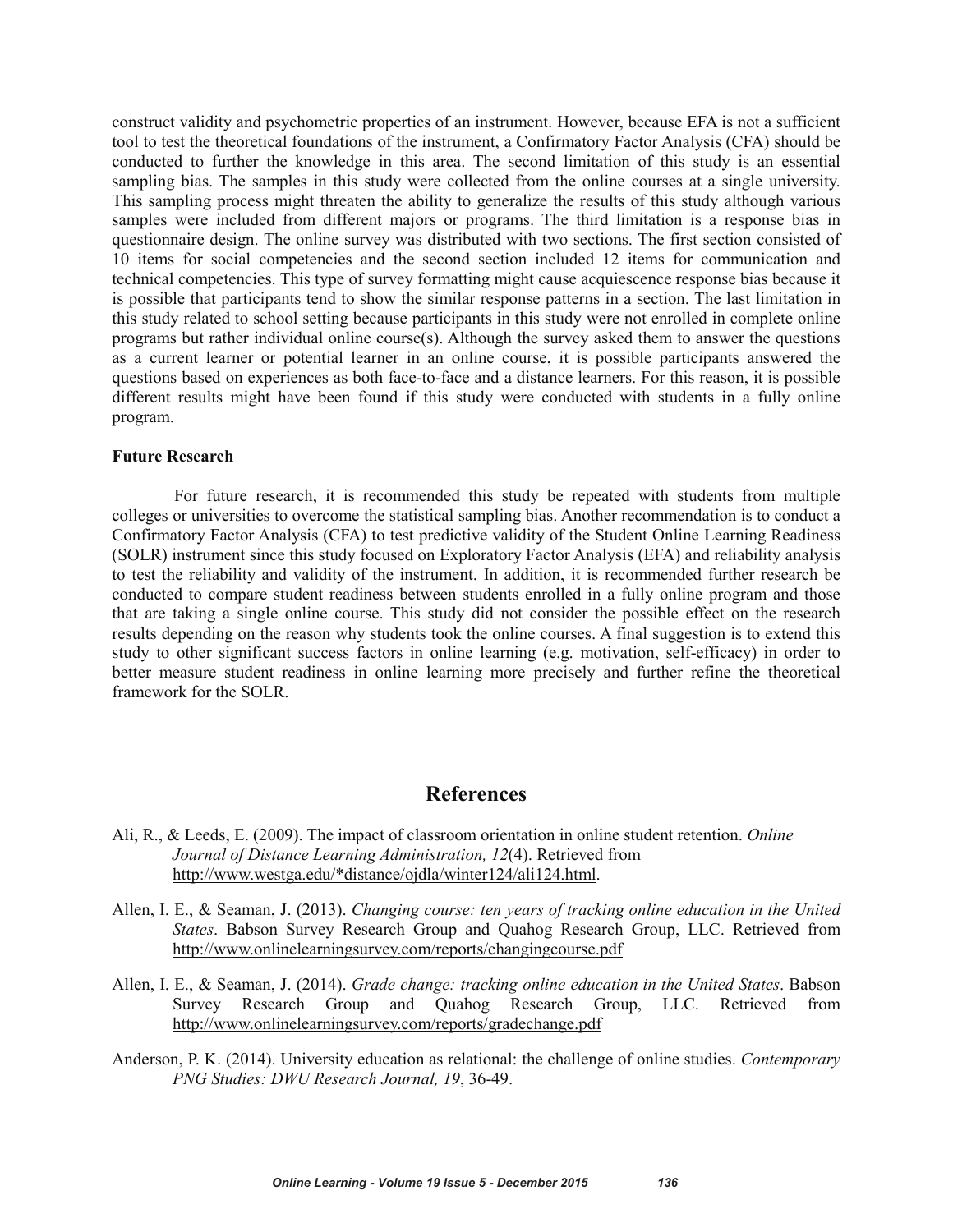- Angelina, L. M, Williams, F. K., & Natvig, D. (2007) Strategies to engage online students and reduce attrition. *Journal of educators online, 4*(2). 3-14.
- Atchley, T., Wingenbach, G., & Akers, C. (2013). Comparison of course completion and student performance through online and traditional courses. *The International Review of Research in Open and Distance Learning, 14*(4). Retrieved from http://www.irrodl.org/index.php/irrodl/article/view/1461
- Bakia, M., Shear, L., Toyama, Y., & Lasseter, A. (2012). *Understanding the implications of online learning for educational productivity*. Washington, DC: U.S. Department of Education, Office of Educational Technology. Retrieved from http://www.sri.com/sites/default/files/publications/implications-online-learning.pdf
- Battistich, V., Solomon, D., Watson, M., & Schaps, E. (1997). Caring school communities. *Educational Psychologist, 32*, 137-151.
- Ben-Jacob, M. (2011). Technology and critical inquiry: a necessary foundation for today's student. Proceedings of *the World Conference on Educational Multimedia, Hypermedia and Telecommunications 2011* (pp. 3388-3391). Chesapeake, VA: AACE.
- Bernard, R.M., Brauer, A., Abrami, P.C., & Surkes, M. (2004). The development of a questionnaire for predicting online learning achievement. *Distance Education, 25*(1), 31-47.
- Betermieux, S., & Heuel, E. (2009). *Design and use of a web based support tool for students' selfmanagement in university and distance university settings*. Paper presented at the World Conference on Online learning in Corporate, Government, Healthcare, and Higher Education 2009, Chesapeake, VA.
- Blunch, N. J. (2008). *Introduction to structural equation modelling using SPSS and AMOS*. Thousand Oaks, CA: Sage Publications Ltd.
- Boomsma A. (1982). The robustness of LISREL against small sample sizes in factor analysis models. In H. Wold & K. Jöreskog (Eds.), *Systems under indirect observations* (pp. 147-173). New York: Elsevier North-Holland.
- Carey, J. M., (2011). Effective student outcomes: a comparison of online and face-to-face delivery modes. *DEOSNEWS, 11*(9). Retrieved from http://learningdesign.psu.edu/deos/deosnews11\_9.pdf
- Carr, S. (2000). As distance education comes of age, the challenge is keeping the students. *The Chronicle of Higher Education*, February 11, A39.
- Cattell, R. B. (1966). The meaning and strategic use of factor analysis. In R. B. Cattell (Ed.), *Handbook of multivariate experimental psychology* (pp. 174-243). Chicago: Rand McNally.
- Chen, X., Huang, X., Chang, L., Wang, L., & Li, D. (2010). Aggression, social competence, and academic achievement in Chinese children: a 5-year longitudinal study. *Development and Psychopathology, 22*(Special Issue 03), 583-592. doi:10.1017/S0954579410000295.
- Cho, M.-H. (2012). Online student orientation in higher education: a development study. *Educational Technology Research and Development, 60*(6), 1051-1069.
- Cho, M.-H., & Jonassen, D. (2009). Development of the human interaction dimension of the selfregulated learning questionnaire in asynchronous online learning environments. *Educational Psychology, 29*, 117-138.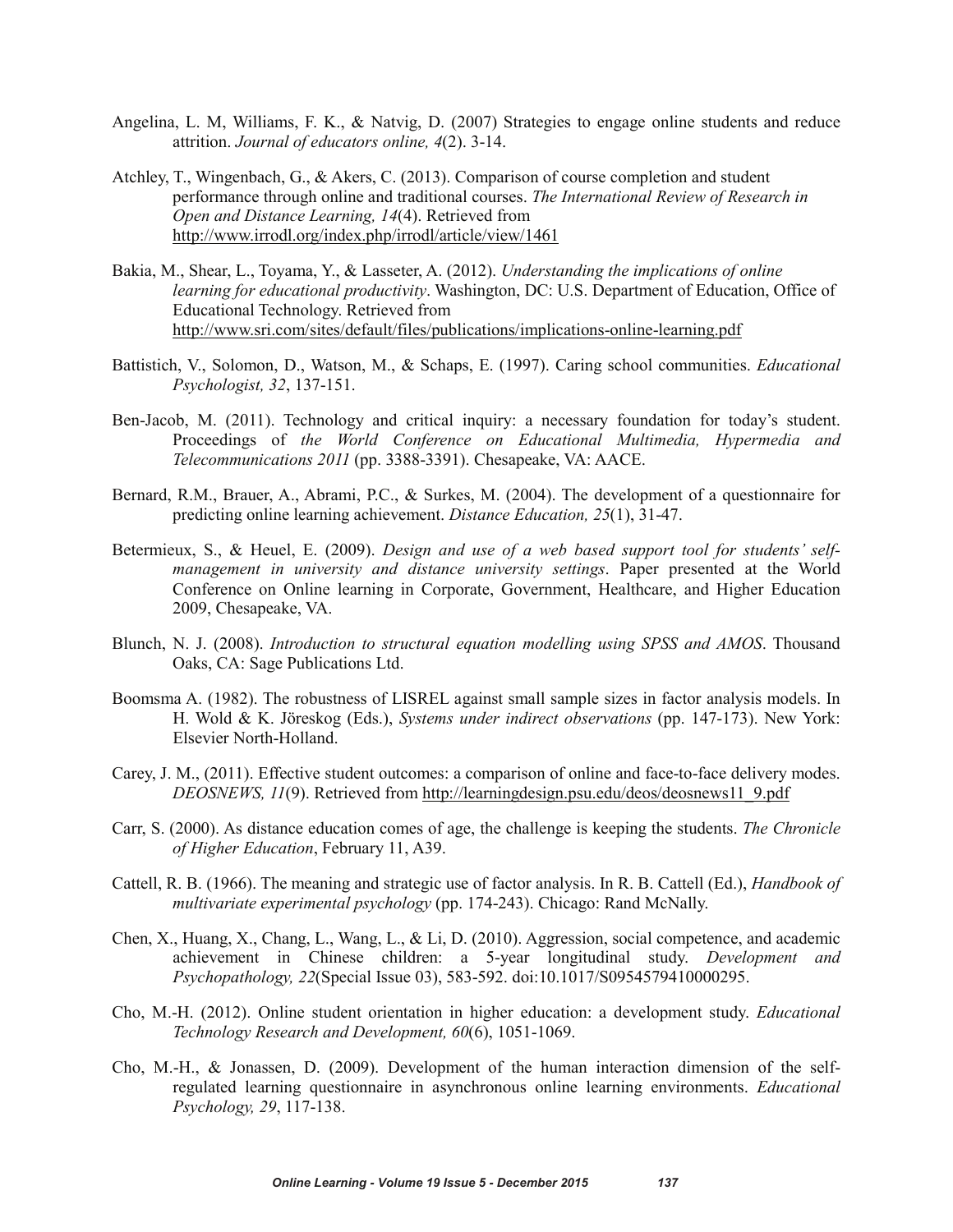- Cho, M.-H., Shen, D., & Laffey, J. (2010). Relationships between self-regulation and social experiences in asynchronous online learning environments. *Journal of Interactive Learning Research, 21*, 297-316.
- Comrey, A. L. & Lee, H. B. (1992). *A first course in factor analysis* (2nd edition). Hillsdale, NJ: Erlbaum.
- Dabbagh, N. (2007). The online learner: characteristics and pedagogical implications. *Contemporary Issues in Technology and Teacher Education, 7*(3), 217-226. Retrieved from http://www.citejournal.org/vol7/iss3/general/article1.cfm.
- Dabbagh, N., & Bannan-Ritland, B. (2005). *Online learning: concepts, strategies, and application*. Upper Saddle River, NJ: Prentice Hall.
- Dray, B.J., & Miszkiewicz, M. (2007). The intersection of learner characteristics and technology capabilities: implications for online learning. Paper presented at the *2007 AERA Annual Meeting*, Chicago, IL.
- Duck, J. M., & Parente, D. H. (2014). How do we get to tomorrow? The path to online learning. *Developments in Business Simulation and Experiential Learning, 35*, 353-354.
- Field, A. P. (2009). *Discovering statistics using SPSS*. London, England : SAGE.
- Flook, L., Repetti, R. L., & Ullman, J. B. (2005). Classroom social experiences as predictors of academic performance. *Developmental Psychology*, *41*(2), 319-327.
- Floyd, F. J., & Widaman, K. F. (1995). Factor analysis in the development and refinement of clinical assessment instruments. *Psychological Assessment, 7*(3), 286-299.
- Furrer, C., & Skinner, E. (2003). Sense of relatedness as a factor in children's academic engagement and performance. *Journal of Educational Psychology, 95*(1), 148-162.
- Goodenow, C. (1993). The psychological sense of school membership among adolescents: scale development and educational correlates. *Psychology in the Schools, 30*, 70-90.
- Heo, M. (2011). Improving technology competency and disposition of beginning pre-service teachers with digital storytelling. *Journal of Educational Multimedia and Hypermedia, 20*(1), 61-81.
- Herrera, L., & Mendoza, N. (2011). Technological and pedagogical perceptions on b-learning from two opposite academic programs. Proceedings of *the World Conference on Educational Multimedia, Hypermedia and Telecommunications 2011* (pp. 1078-1084). Chesapeake, VA: AACE.
- Holder, B. (2007). An investigation of hope, academics, environment, and motivation as predictors of persistence in higher education online programs. *Internet & Higher Education, 10*(4), 245-260. doi:10.1016/j.iheduc.2007.08.002.
- Jun, J. (2005). Understanding E-dropout. *International Journal on E-Learning, 4*(2), 229-240.
- Kaiser, H. F. (1960). The application of electronic computers to factor analysis. *Educational and Psychological Measurement, 20*, 141-151.
- Kaiser, H.F. (1974) An index of factorial simplicity. *Psychometrika, 39*, 31-36.

Kass, R. A. & Tinsley, H. E. A. (1979). Factor analysis. *Journal of Leisure Research, 11*, 120-138.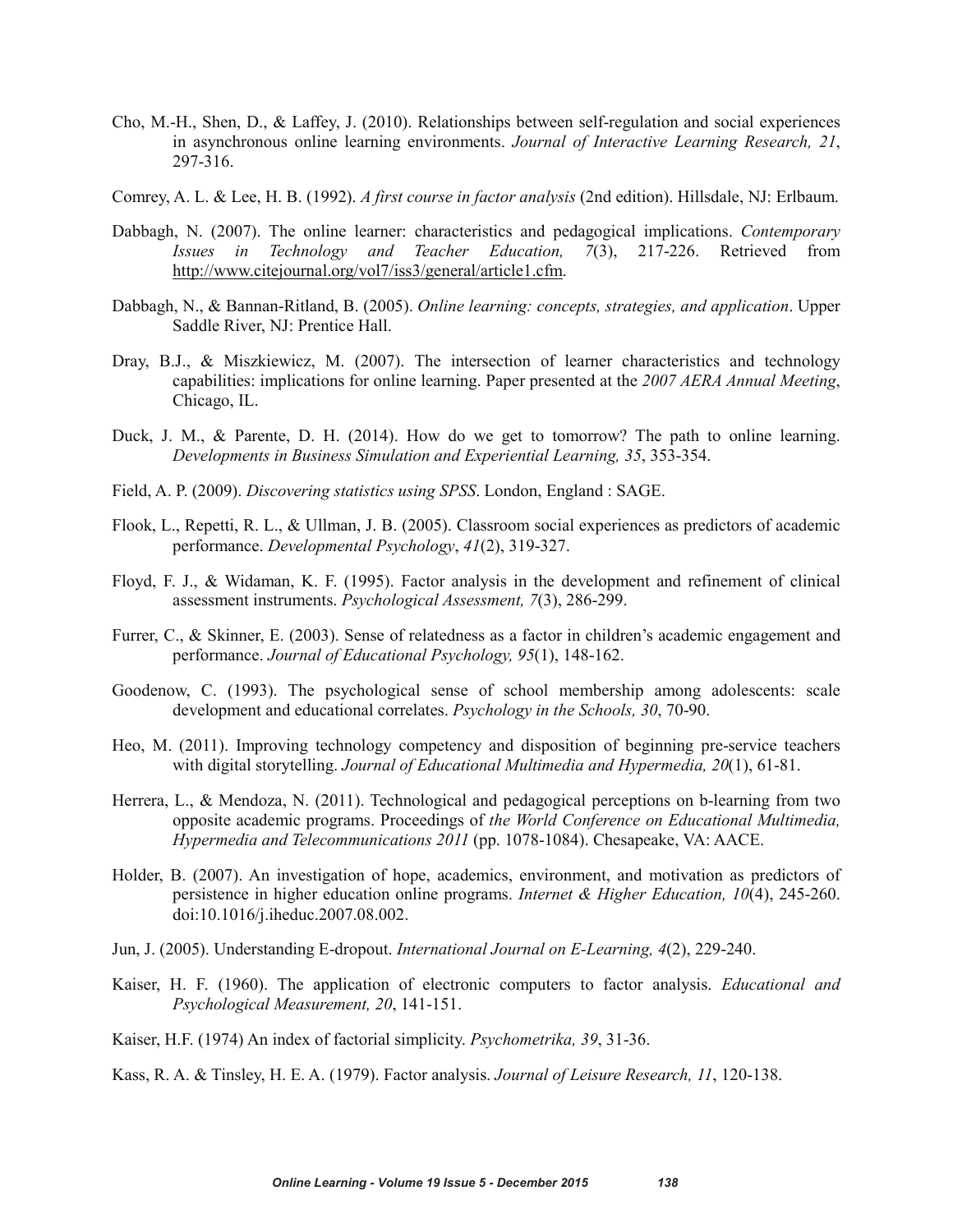- Kerka, S. (1998). *Competency-based education and training. Myths and realities*. Retrieved from http://www.calpro-online.org/eric/textonly/docgen.asp?tbl=mr&ID=65.
- Kerr, M.S., Rynearson, K., & Kerr, M.C. (2006). Student characteristics for online learning success. *The Internet and Higher Education, 9*(2), 91-105.
- Kim, J. (2011). Developing an instrument to measure social presence in distance higher education. *British Journal of Educational Technology, 42*(5), 763-777. doi: 10.1111/j.1467-8535.2010.01107.x.
- Lee, Y., & Choi, J. (2011). A review of online course dropout research: implications for practice and future research. *Educational Technology Research and Development, 59*, 593-618.
- Lee, Y., & Choi, J. (2013). A structural equation model of predictors of online learning retention. *The Internet and Higher Education, 16*, 36-42.
- Link, D. & Scholtz, S. (2000). Educational technology and faculty role: what you don't know can hurt you. *Nurse Educator, 25*(6), 274-276.
- Ludwig-Hardman, S., & Dunlap, J. C. (2003). Learner support services for online students: scaffolding for success. *International Review of Research in Open and Distance Learning, 4*(1), 1-15.
- Ma, W., & Yuen, A. (2010). Understanding online knowledge sharing: an exploratory theoretical framework. Proceedings of *Third International Conference of Hybrid Learning* (pp 239-248). Beijing, China: ICHL.
- Mattice, N. J., & Dixon, P. S. (1999). *Student preparedness for distance education* (Research Report). Santa Clarita, CA: College of the Canyons.
- McCubbin, I. (2003). *An examination of criticisms made of Tinto's 1975 student integration model of attrition*. Retrieved from http://www.psy.gla.ac.uk/~steve/localed/icubb.pdf.
- McInnerney, J. M., & Roberts, T. S. (2004). Online learning: social interaction and the creation of a sense of community. *Educational Technology & Society, 7*(3), 73-81.
- McMillan, J.H. (2007). *Classroom assessment: principles and practice for effective standards-based instruction* (4th ed.). Boston: Pearson.
- McVay, M. (2001). *How to be a successful distance education student: learning on the Internet*. New York: Prentice Hall.
- Moore, M., & Kearsley, G. (2005). *Distance education—a system view*. Belmont, CA: Wadsworth Publishing Company.
- Myllylä, M., & Torp, H. (2010). Second Life in building social competence in teacher education. Proceedings of *the Society for Information Technology & Teacher Education International Conference 2010* (pp. 2795-2798). Chesapeake, VA: AACE.
- Netemeyer, R. G., Bearden, W. O., & Sharma, S. (2003). *Scaling procedures: issues and applications*. Sage Publications, London.
- Osika, E. R., & Sharp, D. P. (2002). Minimum technical competencies for distance learning students. *Journal of Research on Technology in Education 34*(3), 318-325.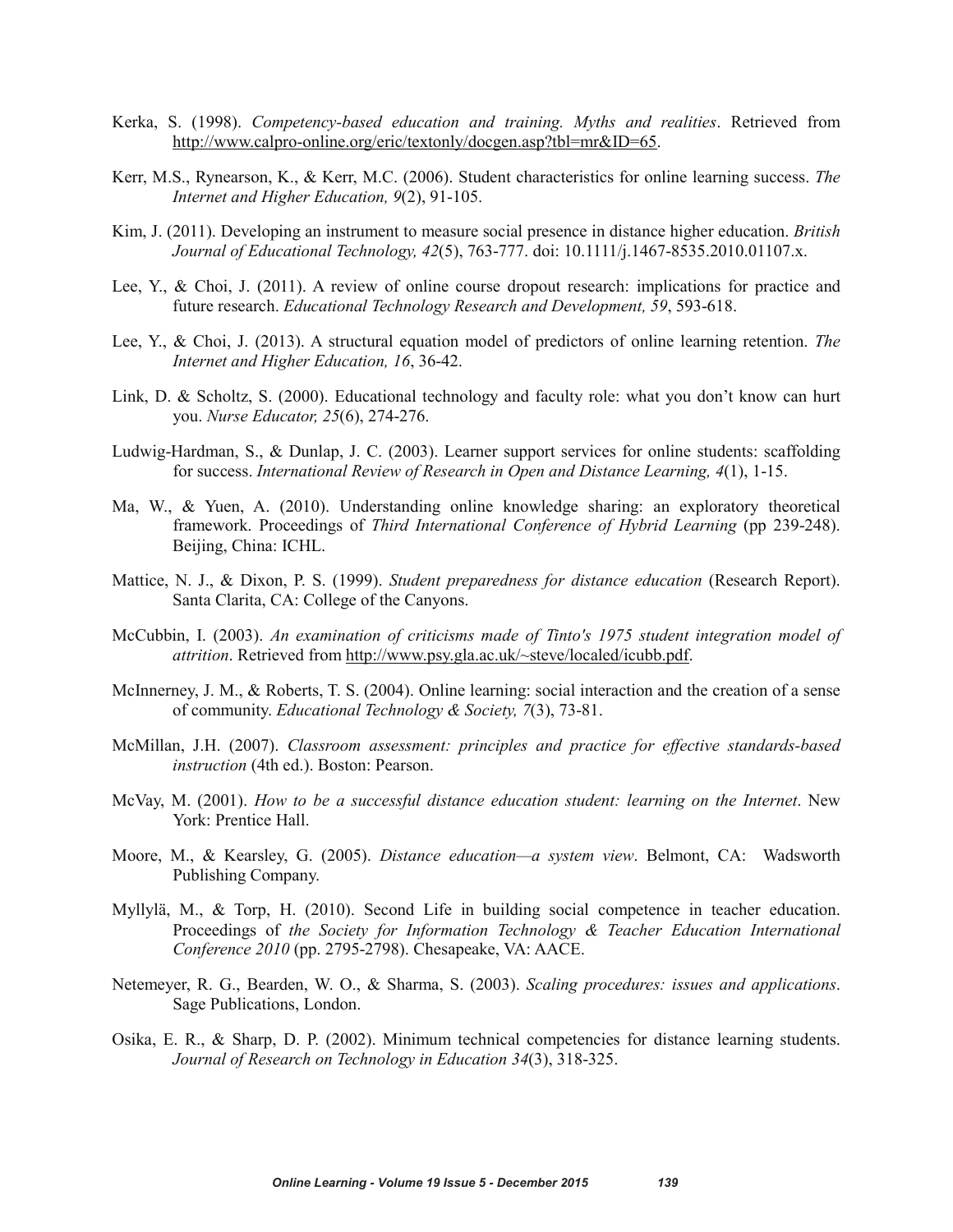- Osterman, K. F. (2000). Students' need for belonging in the school community. *Review of Educational Research, 70*, 323-367.
- Parker, J. D. A., Hogan, M. J., Eastabrook, J. M., Oke, A., & Wood, L. M. (2006). Emotional intelligence and student retention: predicting the successful transition from high school to university. *Personality and Individual Differences, 41*(7), 1329-1336.
- Parnell, J.A., & Carraher, S. (2002). The role of effective resource utilization in strategy's impact on performance. *International Journal of Commerce and Management, 13*(3), 1-34.
- Reio, T. G., & Crim, S. J. (2006). The emergence of social presence as an overlooked factor in asynchronous online learning. Paper presented at *the Academy of Human Resource Development International Conference (AHRD)*, Columbus, OH.
- Poellhuber, B., Chomienne, M., & Karsenti, T. (2008). The effect of peer collaboration and collaborative learning on self-efficacy and persistence in a learner-paced continuous intake model. *Journal of Distance Education, 22*(3), 41-62.
- Saud, M. S., Buntat, Y., Minghat, A. D., & Subari, K. (2010). Competency, importance and educational needs of online learning technology (OLT) competencies perceived as needed by technical and vocational teacher in malaysia. *European Journal of Social Sciences, 14*(4), 621-627.
- Schreiber, J. A., Stage, F. K., King, J., Nora, A., & Barlow, E. A. (2006). Reporting structural equation modeling and confirmatory factor analysis results: a review. *The Journal of Educational Research, 99*, 323-337.
- Selim, H. M. (2007). Critical success factors for online learning acceptance: confirmatory factor models. *Computers & Education, 49*, 396-413.
- Shen, D., Cho, M., Tsai, C., & Marra, R. (2013). Unpacking online learning experiences: online learning self-efficacy and learning satisfaction. *Internet and Higher Education, 19*, 10-17.
- Smith, T. C. (2005). Fifty-one competencies for online instruction. *The Journal of Educators Online, 2*(2), 1-18.
- Soong, M. H. B., Chan, H. C., Chua, B. C., & Loh, K. F. (2001). Critical success factors for on-line course resources. *Computers & Education*, *36*(2), 101-120.
- Spector, J. M. (2001). Glossary of IBSTPI instructional design terms. In R. C. Richey, D. C. Fields, & M. Foxon (Eds.), *Instructional Design Competencies: The Standards*. Syracuse (pp. 179-184). New York: ERIC Clearinghouse on Information & Technology.
- Tabachnick, B. G., & Fidell, L. S. (2013). *Using multivariate statistics*, 6th ed. Boston: Pearson.
- Thompson, B. (2004). *Exploratory and confirmatory factor analysis: understanding concepts and applications*. American Psychological Association, Washington DC.
- Tinto, V. (1975). Dropout from higher education: a theoretical synthesis of recent research. *Review of Educational Research, 45*(1), 89-125.
- Tinto, V. (1988). Stages of student departure: reflections on the longitudinal character of student leaving. *Journal of Higher Education, 59*(4), 438-455.